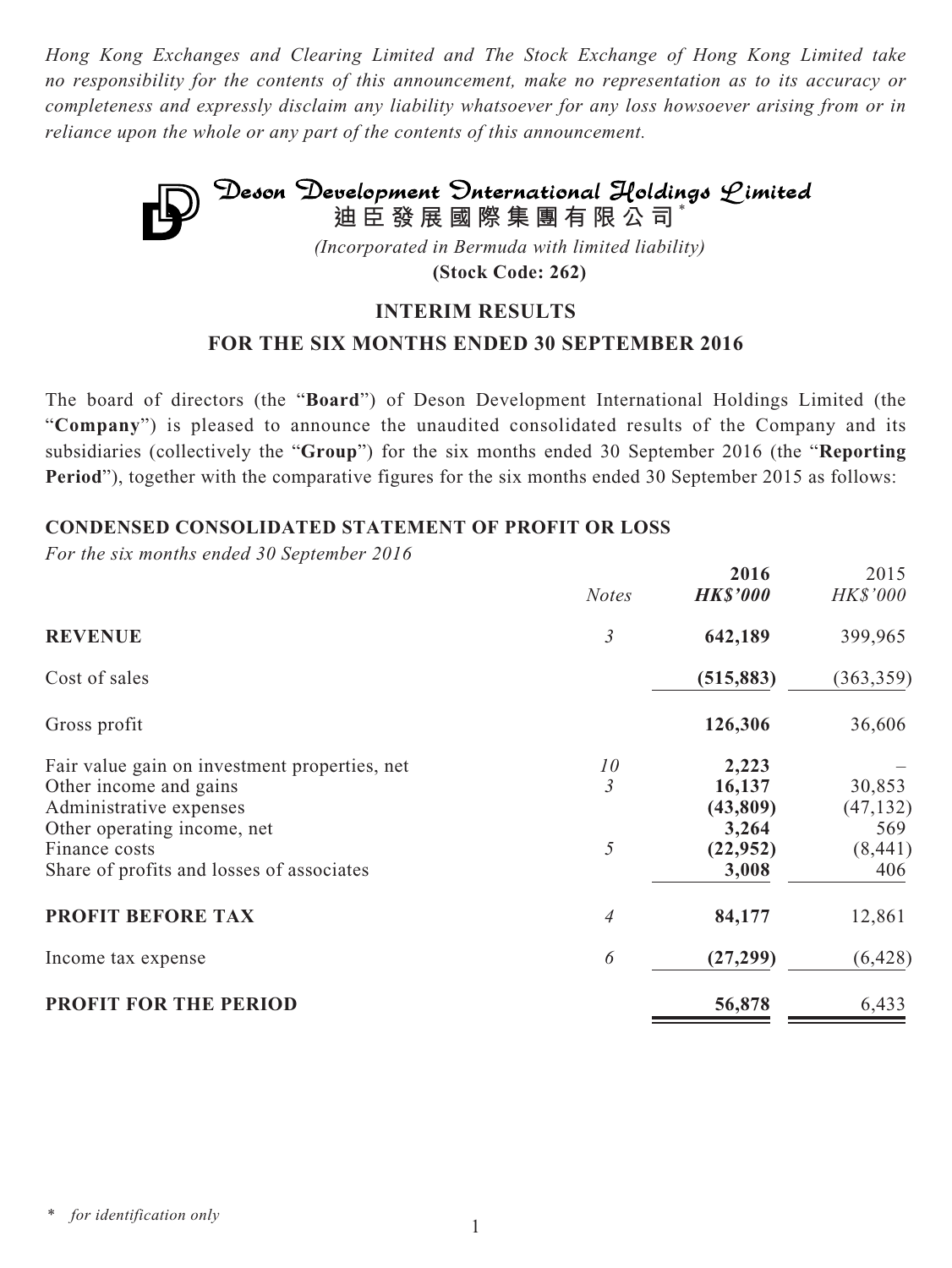# **CONDENSED CONSOLIDATED STATEMENT OF PROFIT OR LOSS (continued)**

|                                                                                               | <b>Notes</b> | 2016<br><b>HK\$'000</b> | 2015<br><b>HK\$'000</b> |
|-----------------------------------------------------------------------------------------------|--------------|-------------------------|-------------------------|
| Attributable to:                                                                              |              |                         |                         |
| Owners of the Company                                                                         |              | 32,605                  | 4,192                   |
| Non-controlling interests                                                                     |              | 24,273                  | 2,241                   |
|                                                                                               |              | 56,878                  | 6,433                   |
| <b>EARNINGS PER SHARE ATTRIBUTABLE TO</b><br><b>ORDINARY EQUITY HOLDERS</b><br>OF THE COMPANY | 9            |                         |                         |
| <b>Basic</b>                                                                                  |              | HK3.33 cents            | HK0.64 cent             |
| Diluted                                                                                       |              | HK3.33 cents            | $HK0.64$ cent           |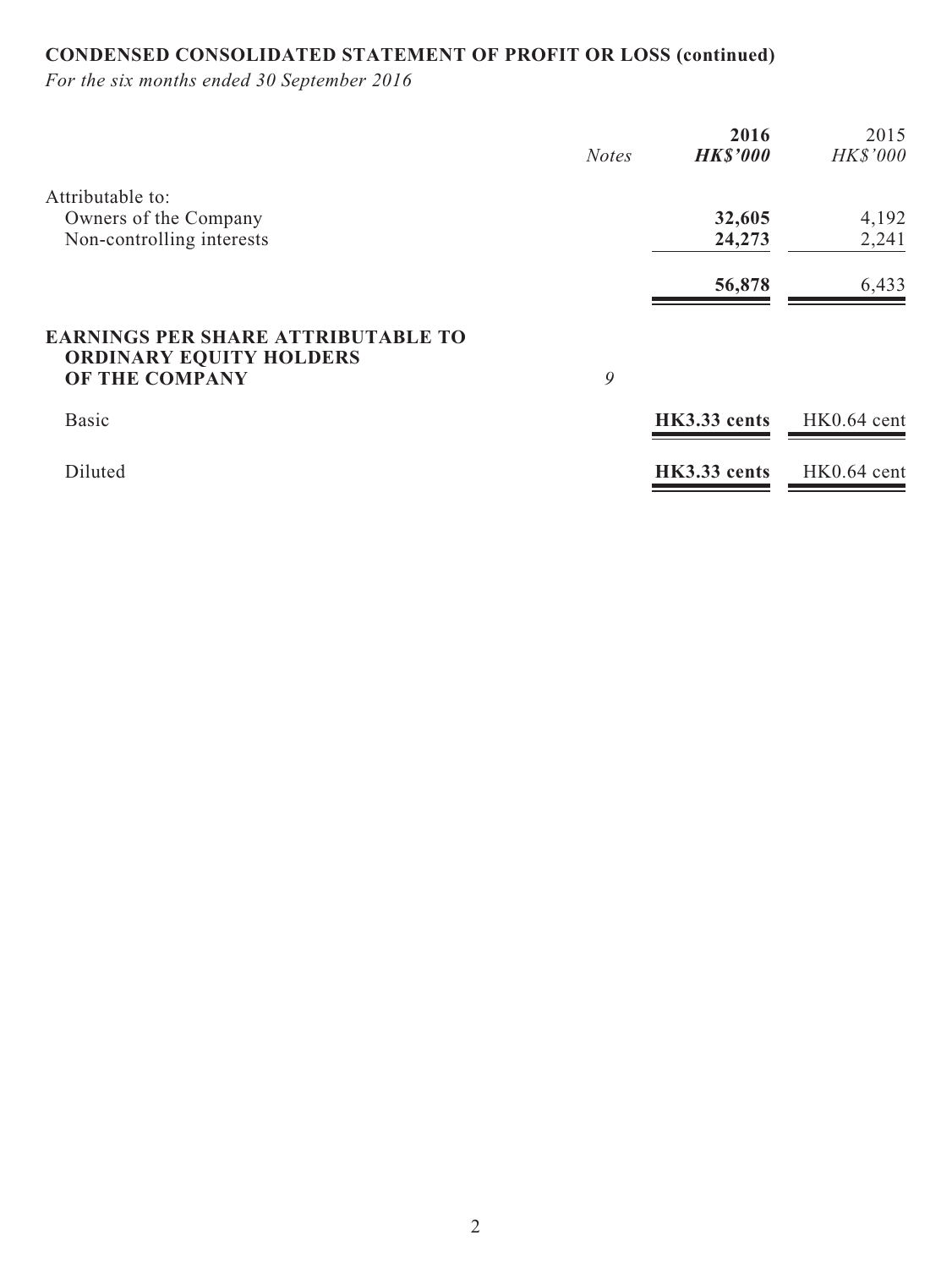## **CONDENSED CONSOLIDATED STATEMENT OF COMPREHENSIVE INCOME**

|                                                           | 2016<br><b>HK\$'000</b> | 2015<br>HK\$'000 |
|-----------------------------------------------------------|-------------------------|------------------|
| <b>PROFIT FOR THE PERIOD</b>                              | 56,878                  | 6,433            |
| <b>OTHER COMPREHENSIVE LOSS</b>                           |                         |                  |
| Other comprehensive loss to be reclassified               |                         |                  |
| to profit or loss in subsequent periods:                  |                         |                  |
| Share of other comprehensive loss of associates           | (2,801)                 | (400)            |
| Exchange differences on translation of foreign operations | (37,609)                | (16,070)         |
| <b>OTHER COMPREHENSIVE LOSS</b>                           |                         |                  |
| FOR THE PERIOD, NET OF TAX                                | (40, 410)               | (16, 470)        |
| <b>TOTAL COMPREHENSIVE INCOME/(LOSS)</b>                  |                         |                  |
| <b>FOR THE PERIOD</b>                                     | 16,468                  | (10, 037)        |
| Attributable to:                                          |                         |                  |
| Owners of the Company                                     | (6,976)                 | (11, 938)        |
| Non-controlling interests                                 | 23,444                  | 1,901            |
|                                                           |                         |                  |
|                                                           | 16,468                  | (10, 037)        |
|                                                           |                         |                  |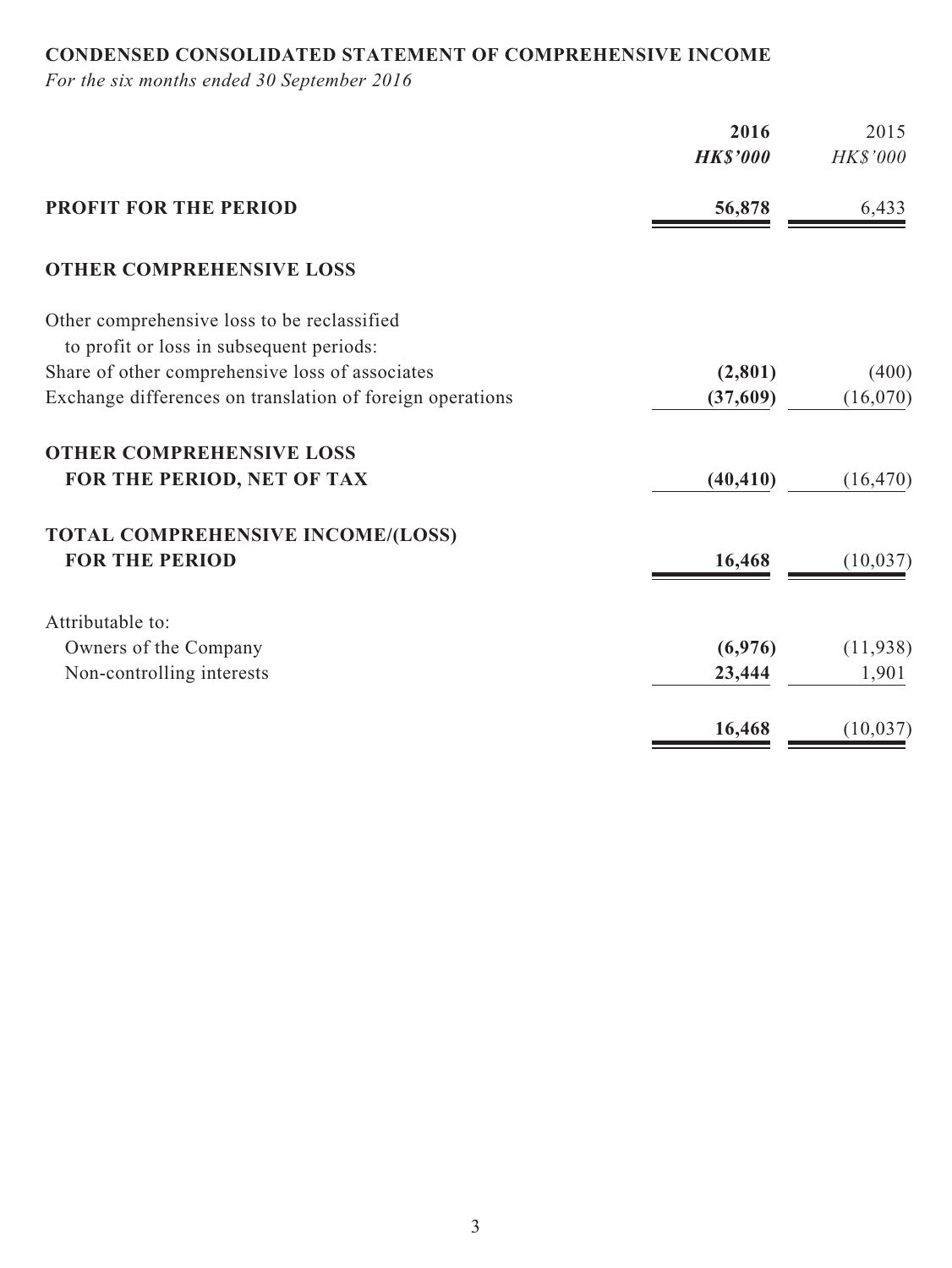### **CONDENSED CONSOLIDATED STATEMENT OF FINANCIAL POSITION**

*30 September 2016*

|                                                             | 30 September    | 31 March  |
|-------------------------------------------------------------|-----------------|-----------|
|                                                             | 2016            | 2016      |
| <b>Notes</b>                                                | <b>HK\$'000</b> | HK\$'000  |
|                                                             |                 | (Audited) |
| <b>NON-CURRENT ASSETS</b>                                   |                 |           |
| Property, plant and equipment                               | 215,789         | 221,282   |
| 10<br>Investment properties                                 | 894,882         | 1,056,900 |
| Goodwill                                                    |                 |           |
| Investments in associates                                   | (3,009)         | 127       |
| Available-for-sale investments                              | 21,641          | 21,641    |
| Pledged deposits                                            | 446,600         | 462,000   |
| Total non-current assets                                    | 1,575,903       | 1,761,950 |
| <b>CURRENT ASSETS</b>                                       |                 |           |
| Amounts due from associates                                 | 573             | 4,964     |
| Amount due from an investee                                 | 100             | 100       |
| Amount due from a related company                           | 1,573           | 1,347     |
| Properties held for sale under development                  |                 |           |
| and properties held for sale<br>11                          | 1,012,934       | 1,075,959 |
| Gross amount due from contract customers                    | 31,633          | 31,929    |
| Inventories                                                 | 11,439          | 14,456    |
| 12<br>Accounts receivable                                   | 108,662         | 110,635   |
| Prepayments, deposits and other receivables                 | 146,627         | 80,896    |
| Equity investments at fair value                            |                 |           |
| through profit or loss<br>13                                | 36,595          | 8,124     |
| Tax recoverable                                             | 2,490           | 2,490     |
| Pledged deposits                                            | 149,272         | 152,127   |
| Cash and cash equivalents                                   | 65,183          | 57,689    |
|                                                             | 1,567,081       | 1,540,716 |
| Assets of a disposal group classified as held for sale<br>7 | 133,804         |           |
| Total current assets                                        | 1,700,885       | 1,540,716 |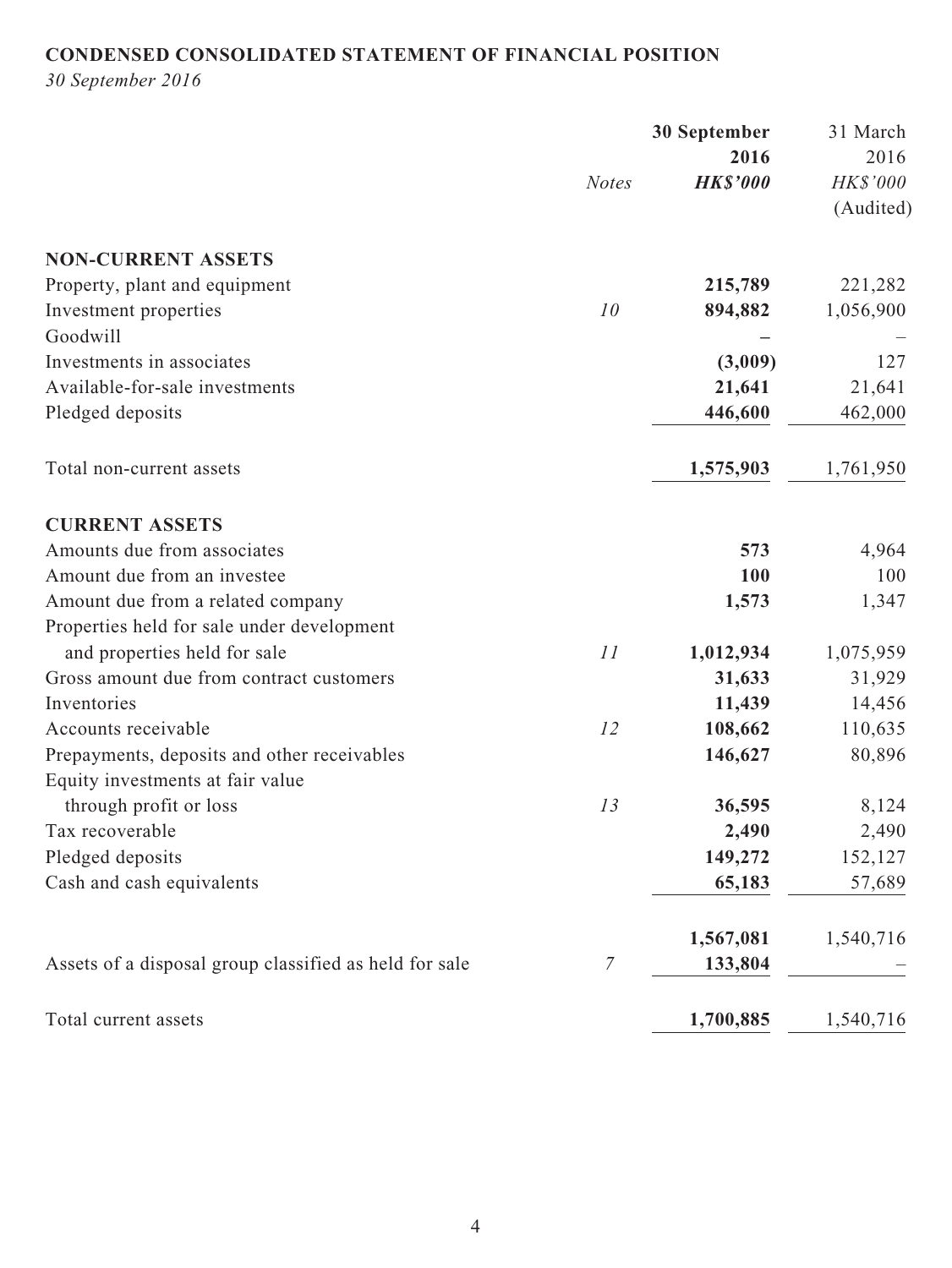# **CONDENSED CONSOLIDATED STATEMENT OF FINANCIAL POSITION (continued)**

*30 September 2016*

|                                                            |              | 30 September    | 31 March  |
|------------------------------------------------------------|--------------|-----------------|-----------|
|                                                            |              | 2016            | 2016      |
|                                                            | <b>Notes</b> | <b>HK\$'000</b> | HK\$'000  |
|                                                            |              |                 | (Audited) |
| <b>CURRENT LIABILITIES</b>                                 |              |                 |           |
| Gross amount due to contract customers                     |              | 116,364         | 114,914   |
| Accounts payable                                           | 14           | 24,451          | 47,353    |
| Other payables and accruals                                |              | 296,608         | 288,821   |
| Amounts due to associates                                  |              | 1,267           | 48        |
| Amounts due to non-controlling shareholders                |              | 1,500           | 1,500     |
| Tax payable                                                |              | 64,954          | 82,301    |
| Financial liabilities at fair value through profit or loss | 15           | 4,526           |           |
| Interest-bearing bank and other borrowings                 |              | 771,928         | 653,841   |
|                                                            |              | 1,281,598       | 1,188,778 |
| Liabilities directly associated with the assets            |              |                 |           |
| of a disposal group classified as held for sale            | 7            | 35,300          |           |
| Total current liabilities                                  |              | 1,316,898       | 1,188,778 |
| <b>NET CURRENT ASSETS</b>                                  |              | 383,987         | 351,938   |
| <b>TOTAL ASSETS LESS CURRENT LIABILITIES</b>               |              | 1,959,890       | 2,113,888 |
| <b>NON-CURRENT LIABILITIES</b>                             |              |                 |           |
| Interest-bearing bank borrowings                           |              | 394,771         | 560,040   |
| Deferred tax liabilities                                   |              | 142,003         | 172,599   |
| Convertible bonds                                          | 15           | 24,099          |           |
|                                                            |              |                 |           |
| Total non-current liabilities                              |              | 560,873         | 732,639   |
| Net assets                                                 |              | 1,399,017       | 1,381,249 |
| <b>EQUITY</b>                                              |              |                 |           |
| Equity attributable to owners of the Company               |              |                 |           |
| Issued capital                                             | 16           | 97,788          | 97,788    |
| Reserves                                                   |              | 1,256,802       | 1,262,478 |
|                                                            |              |                 |           |
|                                                            |              | 1,354,590       | 1,360,266 |
| <b>Non-controlling interests</b>                           |              | 44,427          | 20,983    |
| Total equity                                               |              | 1,399,017       | 1,381,249 |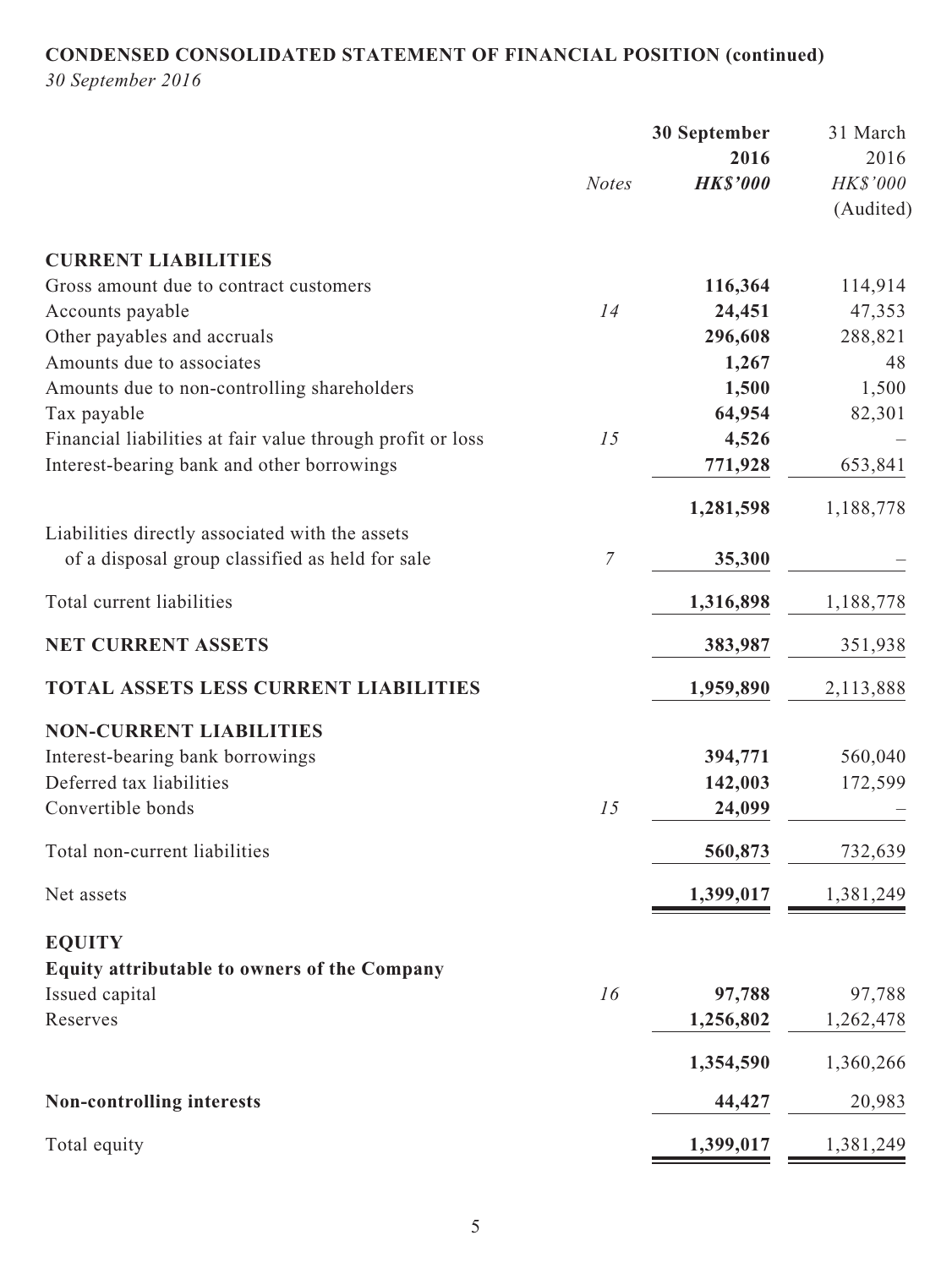CONDENSED CONSOLIDATED STATEMENT OF CHANGES IN EQUITY **CONDENSED CONSOLIDATED STATEMENT OF CHANGES IN EQUITY** Period ended 30 September 2015 *Period ended 30 September 2015*

|                                                           |           |                     |                     |              |                           |                                                       | Attributable to owners of the Company |                   |                     |             |                 |                                                                         |                 |                              |                        |
|-----------------------------------------------------------|-----------|---------------------|---------------------|--------------|---------------------------|-------------------------------------------------------|---------------------------------------|-------------------|---------------------|-------------|-----------------|-------------------------------------------------------------------------|-----------------|------------------------------|------------------------|
|                                                           |           | Share               |                     |              | <b>Property</b>           |                                                       | Capital                               | Share             | Exchange            | Investment  |                 |                                                                         |                 | .<br>Mod                     |                        |
|                                                           | Issued    |                     | premium Contributed | <b>Other</b> | revaluation               | Capital                                               | redemption                            | option            | fluctuation         | revaluation | Reserve         | Retained                                                                |                 | controlling                  | Total                  |
|                                                           | capital   | account             | surplus             | reserve      | reserve                   | reserve                                               | reserve                               | reserve           | reserve             | reserve     | funds           |                                                                         | Total           | interests                    | equity                 |
|                                                           | $000$ SYH | $HK3'000$           | $\rm{HK}3\,000$     | HK\$'000     | $\rm{HK}3\,000$           | $\rm HK3000$                                          | HK\$'000                              | HK\$'000          | HK\$'000            | HK\$'000    | HK\$'000        | $\begin{array}{c} \text{profit} \\ \text{HKS}^* \text{000} \end{array}$ | HK\$'000        | HK\$'000                     | <b>HKS</b> :000        |
| At 1 April 2015 (audited)                                 | 65,184    | 173,678             | 15,262              | 23,061       | 123,810                   | (9,240)                                               | 14,407                                |                   | 43,105              | 3,792       | 4,529           | 695,146                                                                 | 152,73          | 16,33                        | 1,169,07               |
| Profit for the period                                     |           |                     |                     |              |                           |                                                       |                                       |                   |                     |             |                 | 4,192                                                                   | 4,197           | 2,241                        | 6,433                  |
| Other comprehensive income((loss) for the period:         |           |                     |                     |              |                           |                                                       |                                       |                   |                     |             |                 |                                                                         |                 |                              |                        |
| Share of other comprehensive loss of associates           |           |                     |                     |              |                           |                                                       |                                       |                   |                     | $\bigoplus$ |                 |                                                                         | (400)           |                              | $\left(40\right)$      |
| Exchange differences on translation of foreign operations |           |                     |                     |              |                           |                                                       |                                       |                   | (15,730)            |             |                 |                                                                         | (15, 730)       | (340)                        | (16,070)               |
|                                                           |           |                     |                     |              |                           |                                                       |                                       |                   |                     |             |                 |                                                                         |                 |                              |                        |
| Total comprehensive income/(loss) for the period          |           |                     |                     |              |                           |                                                       |                                       |                   | (15,730)            | $\bigoplus$ |                 | 4,192                                                                   | (11, 938)       | 1,901                        |                        |
| Recognition of equity-settled share based payment         |           |                     |                     |              |                           |                                                       |                                       | 4,771             |                     |             |                 |                                                                         | $4,771$         |                              | $\frac{10,037}{4,771}$ |
| Issue of shares upon exercise of share options            | ℅         | 436                 |                     |              |                           |                                                       |                                       | $\otimes$         |                     |             |                 |                                                                         | $\frac{12}{11}$ |                              | 412                    |
| Issued shares expenses                                    |           | 3                   |                     |              |                           |                                                       |                                       |                   |                     |             |                 |                                                                         | $\equiv$        |                              | $\equiv$               |
| Repurchase of shares                                      | (50)      | 272)                |                     |              |                           |                                                       |                                       |                   |                     |             |                 | $\widehat{S}$                                                           | (32)            |                              | (32)                   |
| Share repurchases expenses                                |           |                     |                     |              |                           |                                                       |                                       |                   |                     |             |                 |                                                                         |                 |                              |                        |
| Release of revaluation reserve                            |           |                     |                     |              | (2,621)                   |                                                       |                                       |                   |                     |             |                 | 2,621                                                                   |                 |                              |                        |
| Dividend paid to non-controlling shareholders             |           |                     |                     |              |                           |                                                       |                                       |                   |                     |             |                 |                                                                         |                 | (1,953)                      | (1,953)                |
| Final 2015 dividend declared                              |           |                     |                     |              |                           |                                                       |                                       |                   |                     |             |                 | (6,517)                                                                 | (6,517)         |                              | (6,517)                |
| At 30 September 2015                                      | 65,192    | $\frac{173,825}{2}$ | $\frac{15,262}{2}$  | $23,061$     | $\frac{121.189}{121.189}$ | $\begin{array}{c}\n (9,240) \\ \hline\n  \end{array}$ | $\frac{14,457}{2}$                    | $\frac{4,689}{2}$ | $\frac{27,375}{27}$ | $3.392$     | $\frac{452}{ }$ | 695,392                                                                 | 1,139,123       | $\frac{16,285}{\phantom{1}}$ | 1,155,408              |
|                                                           |           |                     |                     |              |                           |                                                       |                                       |                   |                     |             |                 |                                                                         |                 |                              |                        |

6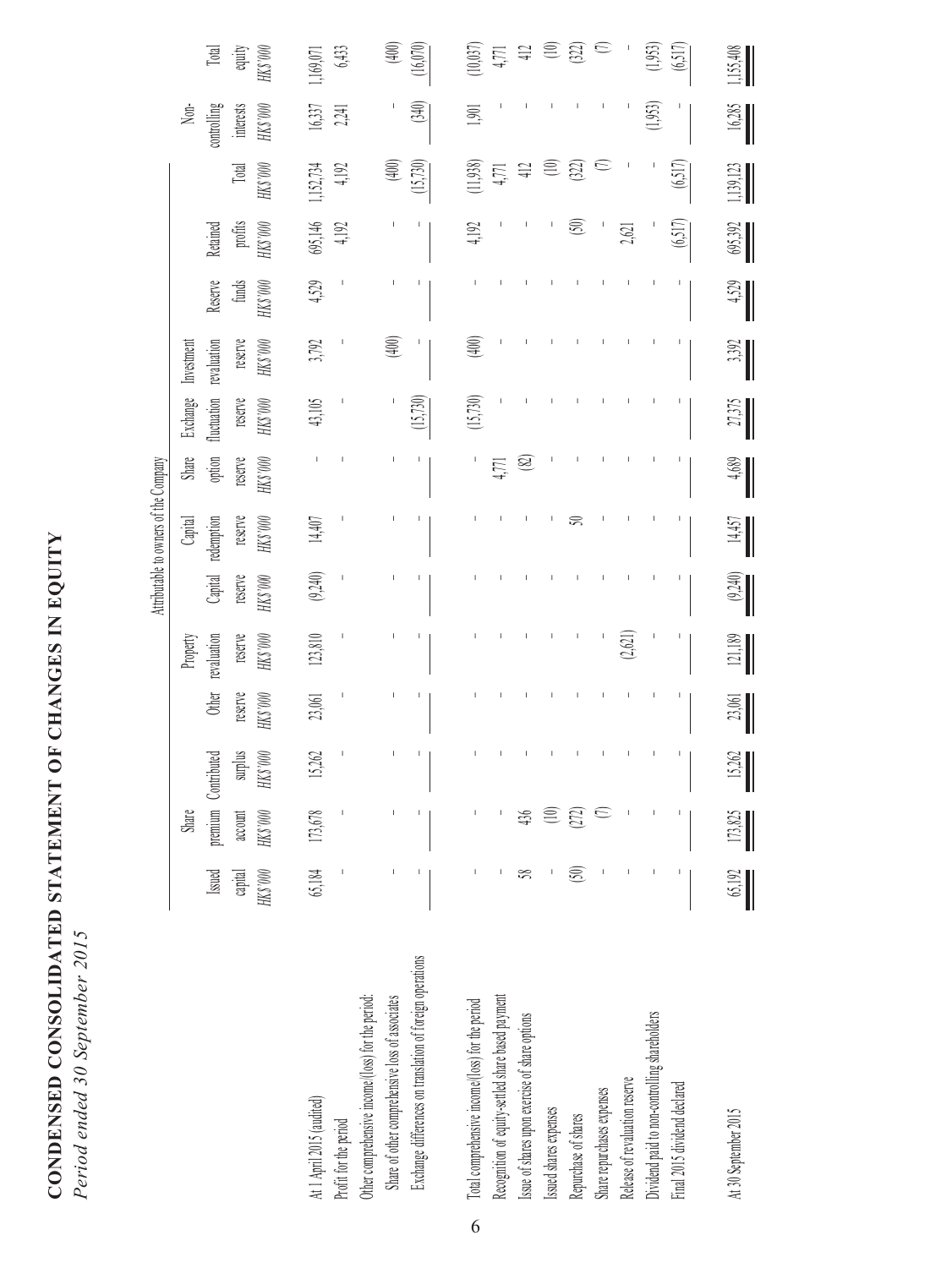CONDENSED CONSOLIDATED STATEMENT OF CHANGES IN EQUITY (continued) **CONDENSED CONSOLIDATED STATEMENT OF CHANGES IN EQUITY (continued)** *Period ended 30 September 2016* Period en

|                        | harr<br>apıtal |
|------------------------|----------------|
| 1ded 30 September 2016 |                |

|                                                                                                      |         | Share               |                |                | Property    |            | Capital        | Share          | Exchange Investment     |                                                                                                 |                                                              |          |                | <u>Š</u>       |                |
|------------------------------------------------------------------------------------------------------|---------|---------------------|----------------|----------------|-------------|------------|----------------|----------------|-------------------------|-------------------------------------------------------------------------------------------------|--------------------------------------------------------------|----------|----------------|----------------|----------------|
|                                                                                                      | Issued  | premium Contributed |                | <b>Other</b>   | revaluation | Capital    | redemption     | option         | fluctuation revaluation |                                                                                                 | Reserve                                                      | Retained |                | controlling    | Total          |
|                                                                                                      | capital | account             | surplus        | reserve        | reserve     | reserve    | reserve        | reserve        | reserve                 | reserve                                                                                         | funds                                                        | profits  | Total          | interests      | equity         |
|                                                                                                      | 000.SYH | $\rm{H}X3.000$      | <b>HKS'000</b> | <b>HKS'000</b> | HK\$'000    | HKS'000    | <b>HKS'000</b> | <b>HKS'000</b> | HKS'000                 | <b>HKS'000</b>                                                                                  | <b>OOGSMH</b>                                                | HKS'000  | <b>HKS'000</b> | <b>HKS'000</b> | <b>HKS'000</b> |
| At 1 April 2016 (audited)                                                                            | 97,788  | 243,040             | 15,262         | 23,061         | 116,880     | (9,240)    | 14,457         | 4,689          | 12,180                  | 2,801                                                                                           | 4529                                                         | 834,819  | 1,360,266      | 20,983         | 381,249        |
| Profit for the period                                                                                |         |                     |                |                | I           |            |                |                |                         |                                                                                                 |                                                              | 32,605   | 32,605         | 24,273         | 56,878         |
| Share of other comprehensive loss of associates<br>Other comprehensive income((loss) for the period: |         |                     |                | I              | I           |            |                |                | I                       | (2, 801)                                                                                        |                                                              |          | (2, 801)       | ı              | (2, 801)       |
| Exchange differences on translation of foreign operations                                            |         |                     |                | ı              |             |            |                |                | (36,780)                |                                                                                                 |                                                              |          | (36,780)       | (82)           | (37,609)       |
| Total comprehensive income/(loss) for the period                                                     |         |                     |                | ı              | I           | I          | ı              | ı              | (36,780)                | (2, 801)                                                                                        | I.                                                           | 32,605   | (6,976)        | 23,444         | 16,468         |
| Release of revaluation reserve                                                                       |         |                     |                | Ï              | (2,481)     |            |                |                |                         |                                                                                                 |                                                              | 2,481    |                |                |                |
| Transfer of share option reserve upon the forfeiture or<br>expiry of share options                   |         |                     |                | ı              | I           |            | I              | (1,333)        |                         |                                                                                                 |                                                              | 1,33     |                |                |                |
| Equity-settled share option arrangement                                                              |         |                     |                |                |             |            |                | 1,300          |                         |                                                                                                 |                                                              |          | 1300           |                | 1,300          |
| At 30 September 2016                                                                                 | 97,788  | 243,040*            | $15,262*$      | 23,061*        | 114,399*    | $(9,240)*$ | $14,457*$      | $4,656*$       | $(24,600)*$             |                                                                                                 | $\begin{bmatrix} 4.52^{\circ} \\ 5.21^{\circ} \end{bmatrix}$ | 871,238* | 1354,590       | 44.427         | 399,01         |
| These reserve accounts comprise the consolidated reserves of<br>financial position.<br>⋇             |         |                     |                |                |             |            |                |                |                         | HK\$1,256,802,000 (31 March 2016: HK\$1,262,478,000) in the condensed consolidated statement of |                                                              |          |                |                |                |

7

The contributed surplus of the Group represents the excess of the nominal value of the subsidiaries' shares acquired over the nominal value The contributed surplus of the Group represents the excess of the nominal value of the subsidiaries' shares acquired over the nominal value of the Company's shares issued in exchange thereof, pursuant to the Group reorganisation on 21 May 1997. of the Company's shares issued in exchange thereof, pursuant to the Group reorganisation on 21 May 1997.

The reserve funds of the Group include statutory reserves required to be appropriated from the profit after tax of the Company's subsidiaries The reserve funds of the Group include statutory reserves required to be appropriated from the profit after tax of the Company's subsidiaries in Mainland China under the laws and regulations of the People's Republic of China ("**PRC**"). The amount of the appropriation is at the in Mainland China under the laws and regulations of the People's Republic of China ("PRC"). The amount of the appropriation is at the discretion of these subsidiaries' boards of directors. discretion of these subsidiaries' boards of directors.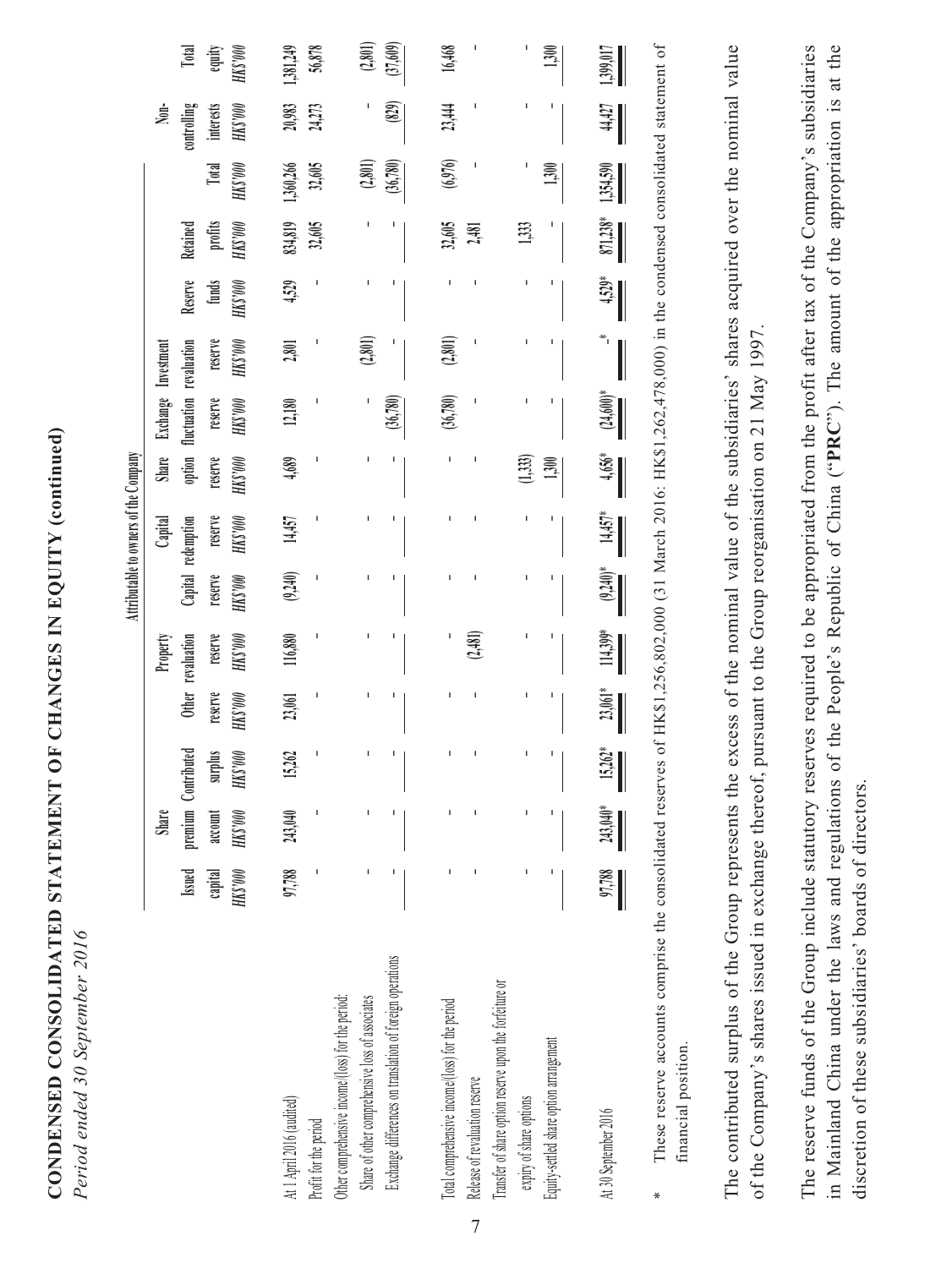#### **NOTES TO CONDENSED CONSOLIDATED FINANCIAL STATEMENTS**

#### **1. BASIS OF PREPARATION**

These unaudited condensed consolidated financial statements have been prepared in accordance with the applicable disclosure requirements of Appendix 16 of the Rules Governing the Listing of Securities (the "**Listing Rules**") of The Stock Exchange of Hong Kong Limited (the "**Stock Exchange**") and with Hong Kong Accounting Standard ("**HKAS**") 34 "Interim Financial Reporting" issued by the Hong Kong Institute of Certified Public Accountants. They have been prepared under the historical cost convention, except for leasehold land and buildings classified as property, plant and equipment, and investment properties, which have been measured at fair value. These unaudited condensed consolidated financial statements should be read in conjunction with the annual accounts for the year ended 31 March 2016.

The accounting policies adopted are consistent with those followed in the preparation of the Group's annual audited financial statements for the year ended 31 March 2016, except for the adoption of certain new and revised Hong Kong Financial Reporting Standards ("**HKFRSs**") (which also include HKASs and Interpretations) for the first time in the current period.

| Amendments to HKFRSs         | Annual Improvements to HKFRSs 2012-2014 Cycle                |
|------------------------------|--------------------------------------------------------------|
| Amendments to HKAS 1         | Disclosure Initiative                                        |
| Amendments to HKAS 16        | Clarification of Acceptable Methods of                       |
| and HKAS 38                  | Depreciation and Amortisation                                |
| Amendments to HKAS 16        | Agriculture: Bearer Plants                                   |
| and HKAS 41                  |                                                              |
| Amendments to HKAS 27 (2011) | Equity Method in Separate Financial Statements               |
| Amendments to HKFRS 10,      | Investment Entities: Applying the Consolidation Exception    |
| HKFRS 12 and HKAS 28 (2011)  |                                                              |
| Amendments to HKFRS 11       | Accounting for Acquisitions of Interests in Joint Operations |
|                              |                                                              |

The adoption of these new and revised HKFRSs in current period has had no significant financial effect on these financial statements.

#### **2. OPERATING SEGMENT INFORMATION**

For management purposes, the Group is organised into business units based on their products and services and has four reportable operating segments as follows:

- (a) the construction business segment is engaged in construction contract works as a main contractor and decoration, as well as the provision of electrical and mechanical engineering services;
- (b) the property development and investment business segment is engaged in property development of residential and commercial properties and holding of investment properties;
- (c) the investment in securities; and
- (d) the "others" segment comprises, principally, trading of medical equipment and home security and automation products, and provision of related installation and maintenance services as well as trading of various granite and marble products, stone slabs and products of construction market.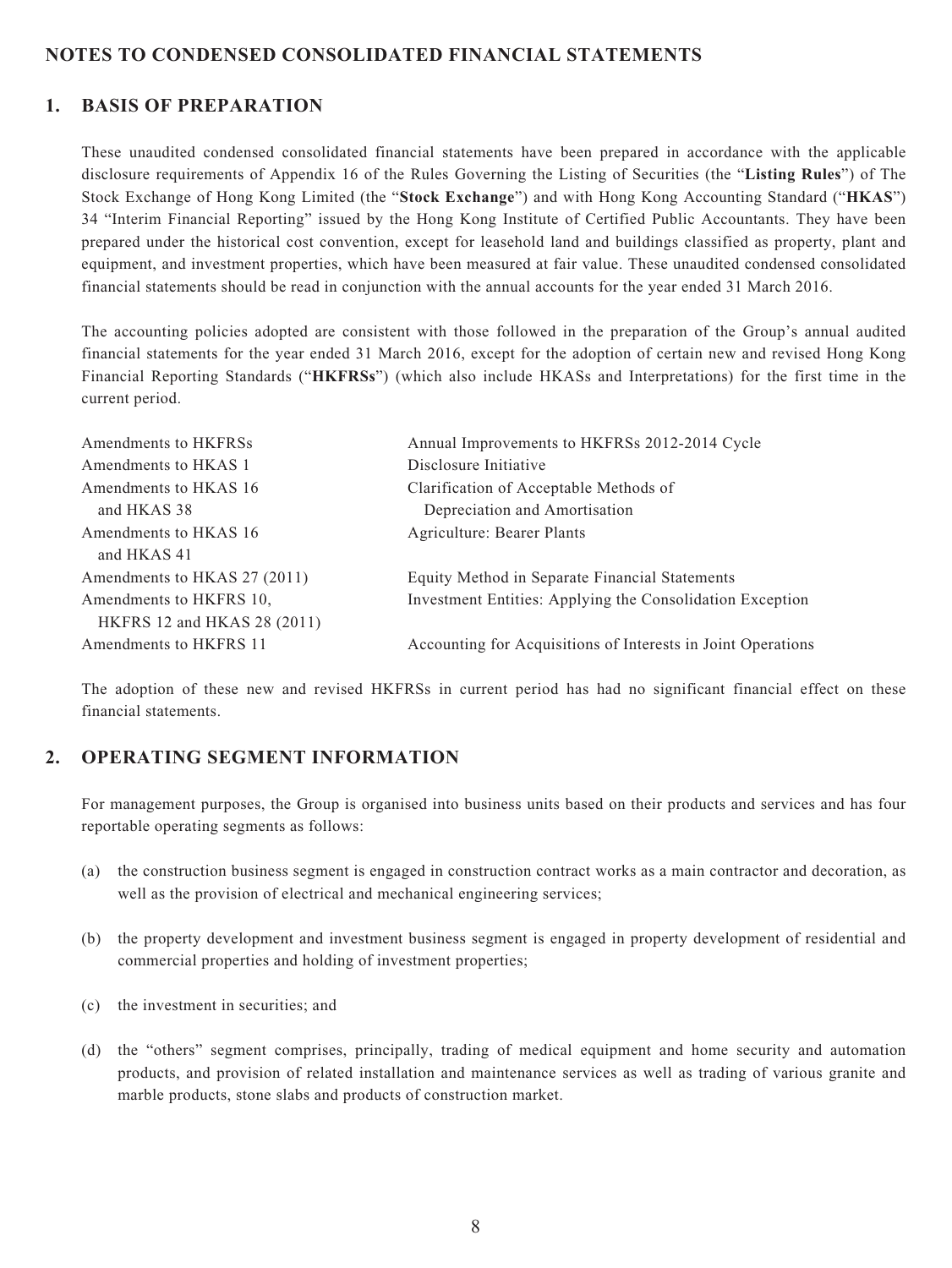#### **2. OPERATING SEGMENT INFORMATION (continued)**

Management monitors the results of its operating segments separately for the purpose of making decisions about resources allocation and performance assessment. Segment performance is evaluated based on reportable segment profit/ loss, which is a measure of adjusted profit before tax. The adjusted profit before tax is measured consistently with the Group's profit before tax except that interest income, dividend income, finance costs, share of profits and losses of associates as well as head office and corporate expenses are excluded from such measurement.

Segment assets exclude investments in associates, other unallocated head office and corporate assets as these assets are managed on a group basis.

Segment liabilities exclude other unallocated head office and corporate liabilities, including interest-bearing bank and other borrowings, tax payable and deferred tax liabilities, as these liabilities are managed on a group basis.

Intersegment sales and transfers are transacted with reference to the selling prices used for sales made to third parties at the then prevailing market prices.

|                                  | Construction    |          | Property development    |          | Investment               |                   |                 |          |                 |          |
|----------------------------------|-----------------|----------|-------------------------|----------|--------------------------|-------------------|-----------------|----------|-----------------|----------|
|                                  | business        |          | and investment business |          | in securities            |                   | Others          |          | Total           |          |
|                                  | 2016            | 2015     | 2016                    | 2015     | 2016                     | 2015              | 2016            | 2015     | 2016            | 2015     |
|                                  | <b>HK\$'000</b> | HK\$'000 | <b>HK\$'000</b>         | HK\$'000 | <b>HK\$'000</b>          | HK\$'000          | <b>HK\$'000</b> | HK\$'000 | <b>HK\$'000</b> | HK\$'000 |
| Segment revenue:                 |                 |          |                         |          |                          |                   |                 |          |                 |          |
| Sales to external customers      | 446,455         | 370,025  | 143,824                 | 15,264   | 37,751                   | $\qquad \qquad -$ | 14,159          | 14,676   | 642,189         | 399,965  |
| Other income and gains           | 575             | 648      | 5,808                   | 21,086   | $\overline{\phantom{0}}$ | $\qquad \qquad -$ | 107             | 460      | 6,490           | 22,194   |
| Revenue                          | 447,030         | 370,673  | 149,632                 | 36,350   | 37,751                   | $\qquad \qquad -$ | 14,266          | 15,136   | 648,679         | 422,159  |
| <b>Segment results</b>           |                 |          |                         |          |                          |                   |                 |          |                 |          |
| Operating profit                 | 10,537          | 8,431    | 46,359                  | 8,846    | 37,751                   | $\qquad \qquad -$ | 3,134           | 3,536    | 97,781          | 20,813   |
| Reconciliation:                  |                 |          |                         |          |                          |                   |                 |          |                 |          |
| Interest income                  |                 |          |                         |          |                          |                   |                 |          | 9,647           | 8,659    |
| Unallocated expenses             |                 |          |                         |          |                          |                   |                 |          | (6, 226)        | (8,576)  |
| Fair value gain on financial     |                 |          |                         |          |                          |                   |                 |          |                 |          |
| liabilities at fair value though |                 |          |                         |          |                          |                   |                 |          |                 |          |
| profit or loss                   |                 |          |                         |          |                          |                   |                 |          | 2,919           |          |
| Finance costs                    |                 |          |                         |          |                          |                   |                 |          | (22,952)        | (8,441)  |
| Share of profits of associates   |                 |          |                         |          |                          |                   |                 |          | 3,008           | 406      |
| Profit before tax                |                 |          |                         |          |                          |                   |                 |          | 84,177          | 12,861   |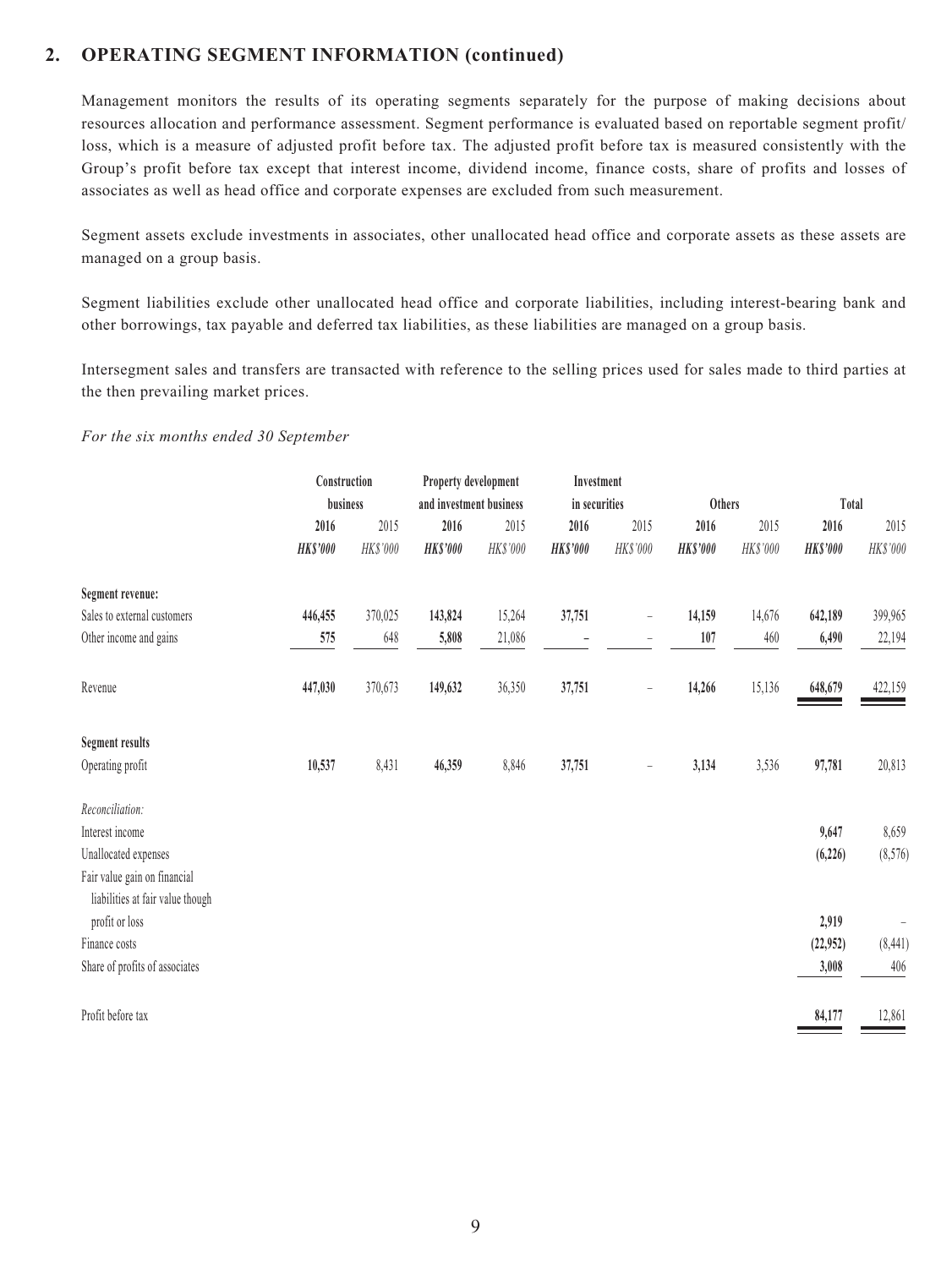### **2. OPERATING SEGMENT INFORMATION (continued)**

The following table presents segment assets and liabilities of the Group's operating segments as at 30 September 2016 and 31 March 2016:

|                                                 |                 | Property                      |                 |                 |                 |
|-------------------------------------------------|-----------------|-------------------------------|-----------------|-----------------|-----------------|
|                                                 | Construction    | development<br>and investment | Investment      |                 |                 |
|                                                 | business        | business                      | in securities   | <b>Others</b>   | <b>Total</b>    |
|                                                 | <b>HK\$'000</b> | <b>HK\$'000</b>               | <b>HK\$'000</b> | <b>HK\$'000</b> | <b>HK\$'000</b> |
| 30 September 2016                               |                 |                               |                 |                 |                 |
| <b>Segment assets</b>                           | 189,914         | 2,201,665                     | 32,709          | 30,493          | 2,454,781       |
| Reconciliation:                                 |                 |                               |                 |                 |                 |
| Investments in associates                       |                 |                               |                 |                 | (3,009)         |
| Corporate and other unallocated assets          |                 |                               |                 |                 | 691,212         |
| Assets related to a discontinued operation      |                 |                               |                 |                 | 133,804         |
| Total assets                                    |                 |                               |                 |                 | 3,276,788       |
| <b>Segment liabilities</b>                      | 147,152         | 1,373,956                     |                 | 8,355           | 1,529,463       |
| Reconciliation:                                 |                 |                               |                 |                 |                 |
| Corporate and other unallocated liabilities     |                 |                               |                 |                 | 313,008         |
| Liabilities related to a discontinued operation |                 |                               |                 |                 | 35,300          |
| Total liabilities                               |                 |                               |                 |                 | 1,877,771       |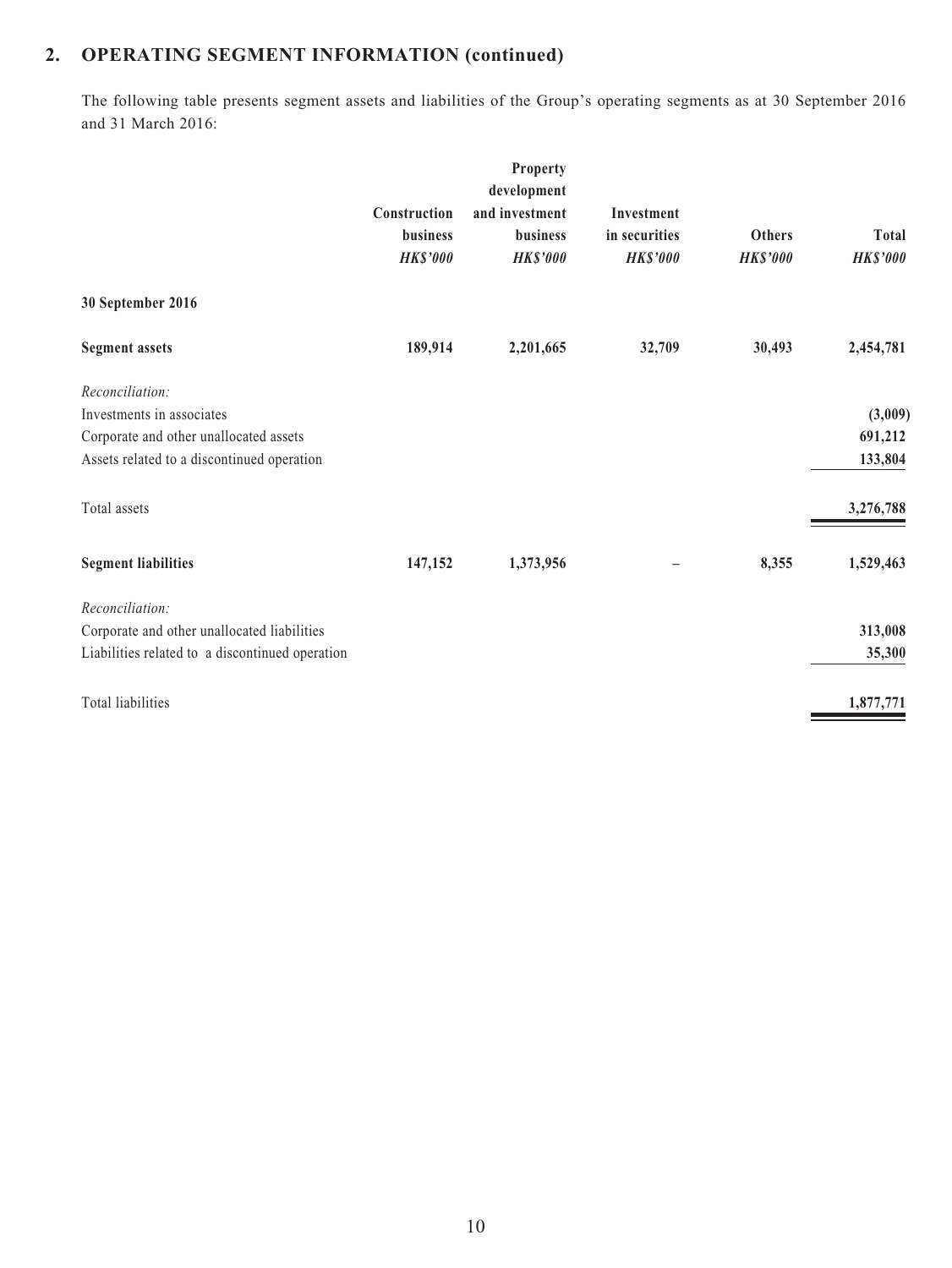# **2. OPERATING SEGMENT INFORMATION (continued)**

|                                                                                        | Construction<br>business<br>HK\$'000 | Property<br>development<br>and investment<br>business<br>HK\$'000 | Others<br>HK\$'000 | Total<br>HK\$'000 |
|----------------------------------------------------------------------------------------|--------------------------------------|-------------------------------------------------------------------|--------------------|-------------------|
| 31 March 2016                                                                          |                                      |                                                                   |                    |                   |
| <b>Segment assets</b>                                                                  | 227,687                              | 2,344,982                                                         | 29,193             | 2,601,862         |
| Reconciliation:<br>Investments in associates<br>Corporate and other unallocated assets |                                      |                                                                   |                    | 127<br>700,677    |
| Total assets                                                                           |                                      |                                                                   |                    | 3,302,666         |
| <b>Segment liabilities</b>                                                             | 195,108                              | 1,335,017                                                         | 11,776             | 1,541,901         |
| Reconciliation:<br>Corporate and other unallocated liabilities                         |                                      |                                                                   |                    | 379,516           |
| Total liabilities                                                                      |                                      |                                                                   |                    | 1,921,417         |
| For the six months ended 30 September                                                  |                                      |                                                                   |                    |                   |

|                                        | Construction    |                          | Property development                     |          | Investment      |                 |                 |                          |                 |          |
|----------------------------------------|-----------------|--------------------------|------------------------------------------|----------|-----------------|-----------------|-----------------|--------------------------|-----------------|----------|
|                                        | business        |                          | and investment business<br>in securities |          | <b>Others</b>   |                 | Total           |                          |                 |          |
|                                        | 2016            | 2015                     | 2016                                     | 2015     | 2016            | 2015            | 2016            | 2015                     | 2016            | 2015     |
|                                        | <b>HK\$'000</b> | HK\$'000                 | <b>HK\$'000</b>                          | HK\$'000 | <b>HK\$'000</b> | <b>HK\$'000</b> | <b>HK\$'000</b> | HK\$'000                 | <b>HK\$'000</b> | HK\$'000 |
| Other segment information:             |                 |                          |                                          |          |                 |                 |                 |                          |                 |          |
| Loss on disposal of items of property, |                 |                          |                                          |          |                 |                 |                 |                          |                 |          |
| plant and equipment                    |                 | 44                       |                                          |          |                 |                 | 8               | $\overline{\phantom{m}}$ | 8               | 44       |
| Impairment of accounts receivable      |                 |                          |                                          |          |                 |                 | 52              | -                        | 52              | -        |
| Provision for inventories              |                 | $\overline{\phantom{0}}$ | 112                                      |          |                 |                 | 87              | 41                       | 199             | 41       |
| Depreciation                           | 403             | 417                      | 2,888                                    | 1,755    |                 |                 | 52              | 36                       | 3,343           | 2,208    |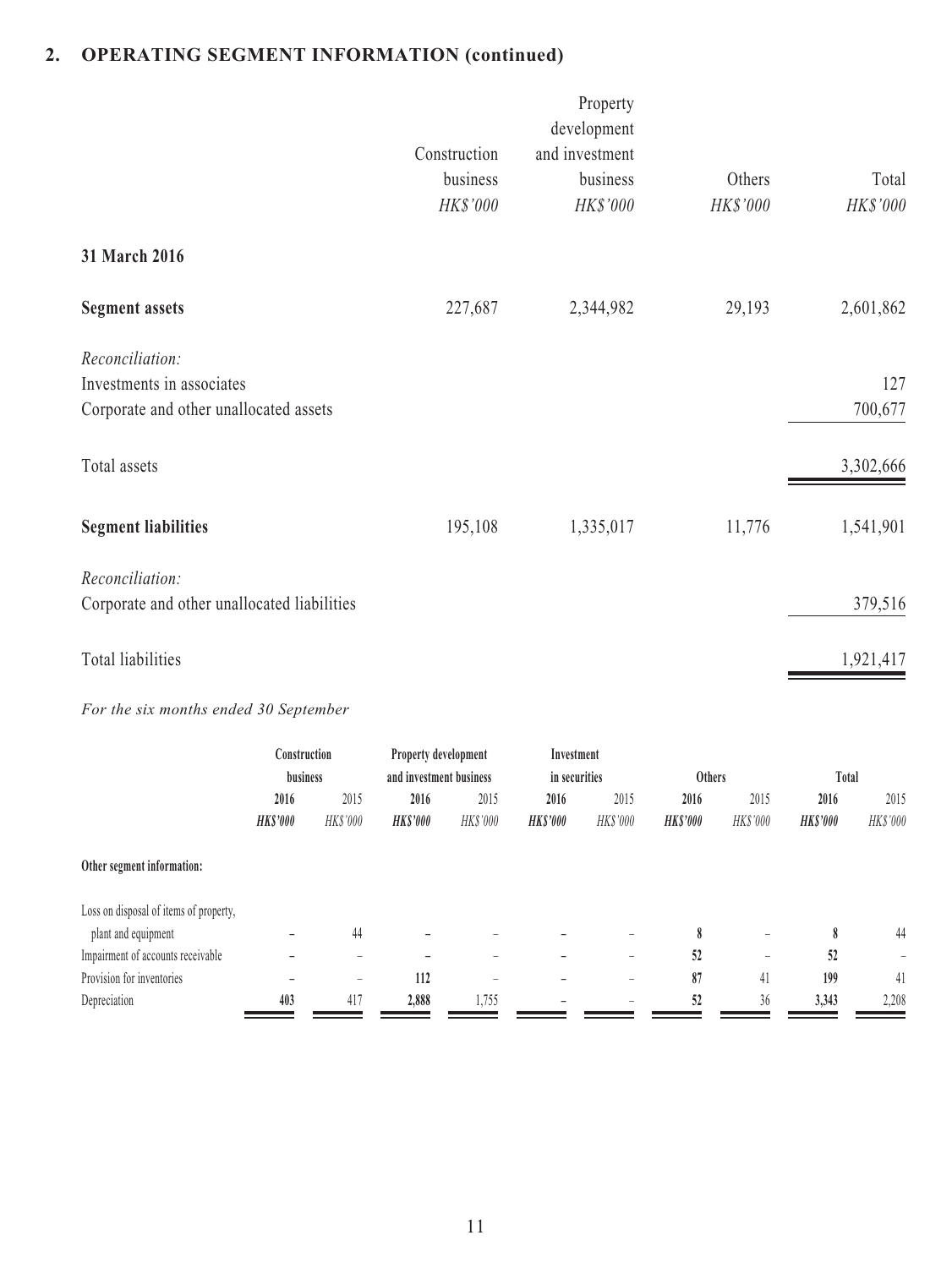## **3. REVENUE, OTHER INCOME AND GAINS**

Revenue, which is also the Group's turnover, represents an appropriate proportion of contract revenue from construction contracts; income from property development and investment business; the net invoiced value of goods sold, after allowance for returns and trade discounts, and provision of related installation and maintenance services; and income from the sales of marketable securities.

An analysis of revenue, other income and gains is as follows:

|                                                           | 2016            | 2015     |
|-----------------------------------------------------------|-----------------|----------|
|                                                           | <b>HK\$'000</b> | HK\$'000 |
| Revenue                                                   |                 |          |
| Income from construction contracting and related business | 446,455         | 370,025  |
| Income from property development and investment business  | 143,824         | 15,264   |
| Income from trading of medical equipment and              |                 |          |
| home security and automation products,                    |                 |          |
| and provision of related installation and                 |                 |          |
| maintenance services as well as trading of                |                 |          |
| various granite and marble products, stone slabs          |                 |          |
| and products of construction market                       | 14,159          | 14,676   |
| Income from investment in securities                      | 37,751          |          |
|                                                           | 642,189         | 399,965  |
| Other income and gains                                    |                 |          |
| Bank interest income                                      | 9,647           | 8,659    |
| Gross rental income                                       | 4,178           | 19,989   |
| Others                                                    | 2,312           | 2,205    |
|                                                           | 16,137          | 30,853   |
|                                                           |                 |          |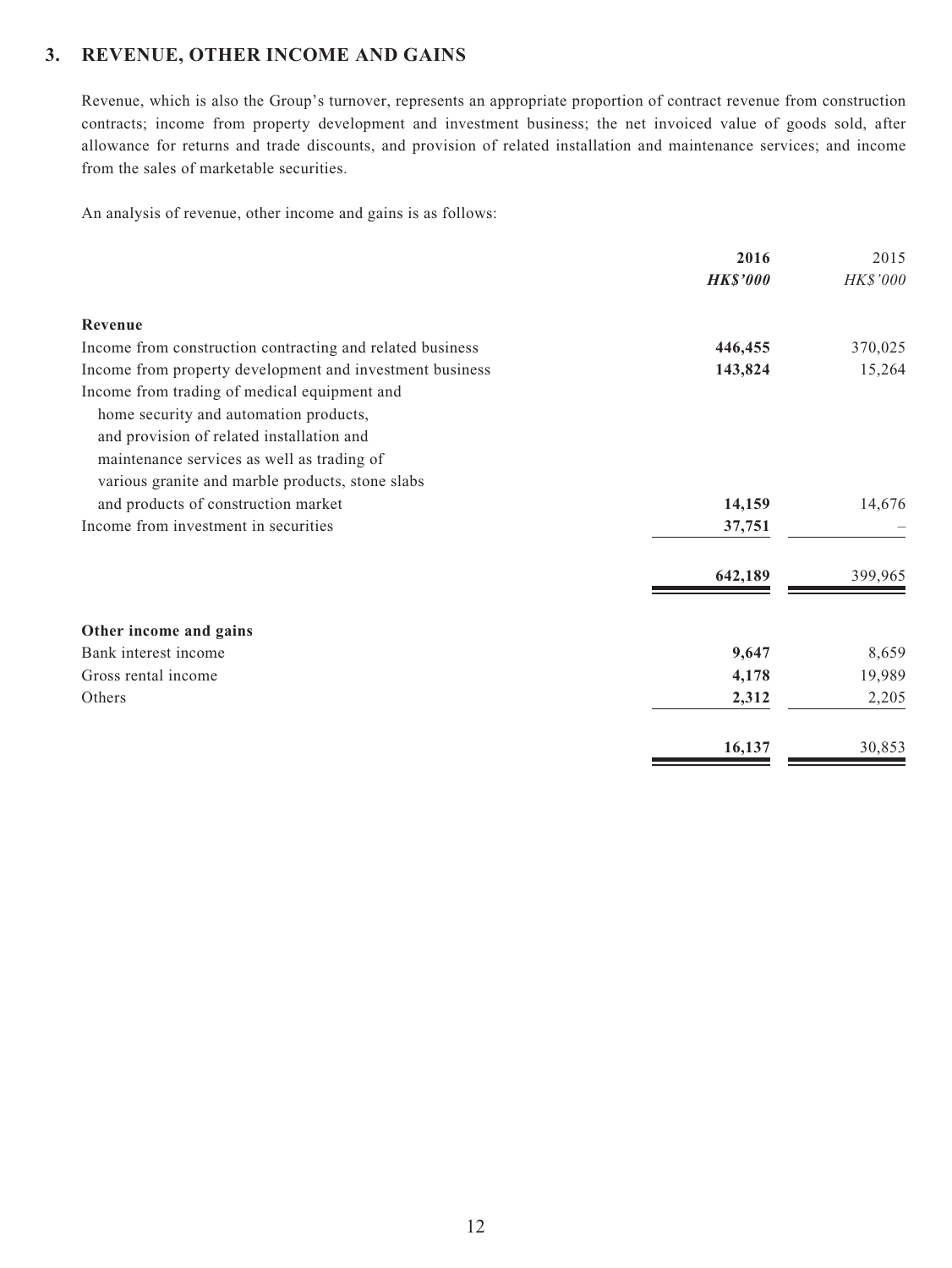### **4. PROFIT BEFORE TAX**

The Group's profit before tax is arrived at after charging/(crediting):

|                                                                                | 2016            | 2015     |
|--------------------------------------------------------------------------------|-----------------|----------|
|                                                                                | <b>HK\$'000</b> | HK\$'000 |
| Cost of properties sold                                                        | 81,914          | 5,266    |
| Cost of construction contracting                                               | 424,445         | 348,800  |
| Cost of inventories sold and services provided                                 | 9,524           | 9,293    |
| Depreciation                                                                   | 3,343           | 2,208    |
| Minimum lease payments under operating leases on land and buildings            | 659             | 704      |
| Loss on disposal of items of property, plant and equipment^                    | 8               | 44       |
| Employee benefit expense (including directors' remuneration):                  |                 |          |
| Wages and salaries                                                             | 25,937          | 24,832   |
| Equity-settled share option expenses                                           | 1,300           | 4,771    |
| Pension schemes contributions*                                                 | 679             | 512      |
| Less: Amount capitalised                                                       | (7,657)         | (6, 457) |
|                                                                                | 20,259          | 23,658   |
| Directors' remuneration:                                                       |                 |          |
| Fee                                                                            | 180             | 188      |
| Salaries and allownaces                                                        | 1,838           | 1,781    |
| Equity-settled share option expenses                                           | 452             | 1,600    |
| Pension schemes contributions                                                  | 23              | 23       |
|                                                                                | 2,493           | 3,592    |
| Provision for inventories, included in cost of inventories sold                | 199             | 41       |
| Impairment of accounts receivable^                                             | 52              |          |
| Foreign exchange differences, net^                                             | (405)           | (613)    |
| Fair value gain on financial liabilities at fair value through profit or loss^ | (2,919)         |          |

\* At 30 September 2016, there were no forfeited contributions available to the Group to reduce contributions to the pension schemes in future years (2015: Nil).

^ These amounts were included in "Other operating income, net" on the face of the condensed consolidated statement of profit or loss.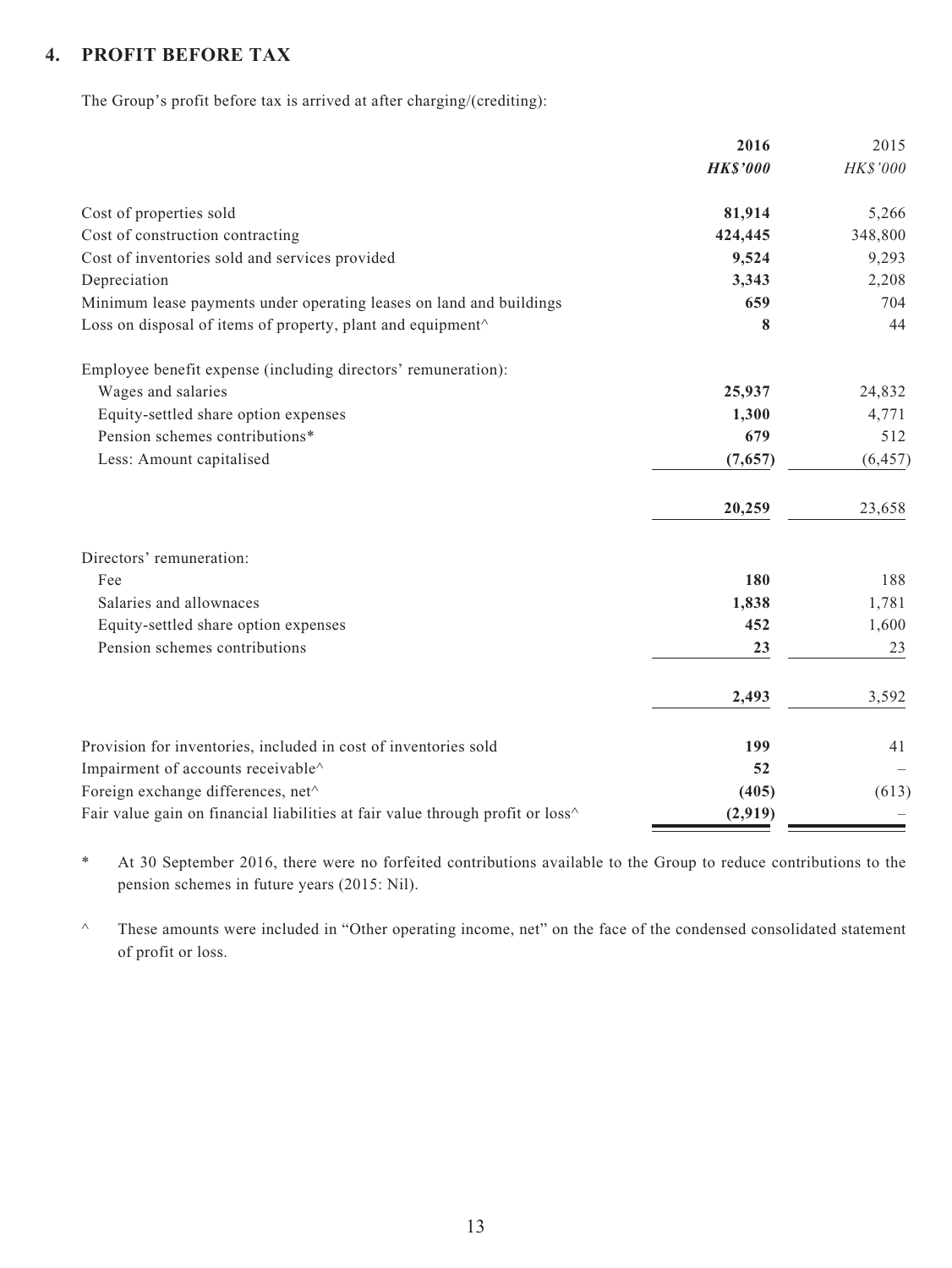#### **5. FINANCE COSTS**

An analysis of finance costs is as follows:

|                                                                     | 2016           | 2015            |
|---------------------------------------------------------------------|----------------|-----------------|
|                                                                     | <b>HKS'000</b> | <b>HK\$'000</b> |
| Interest on bank and other borrowings (including convertible bonds) | 36,353         | 43,326          |
| Less: Interest capitalised                                          | (13, 401)      | (34, 885)       |
|                                                                     | 22,952         | 8,441           |

#### **6. INCOME TAX**

Hong Kong profits tax has been provided at the rate of 16.5% on the estimated assessable profits arising in Hong Kong during the period (2015: 16.5%), unless the Group's subsidiaries did not generate any assessable profits arising in Hong Kong during that period or the Group's subsidiaries had available tax losses brought forward from prior years to offset the assessable profits generated during that period. Taxes on profits assessable elsewhere have been calculated at the rates of tax prevailing in the jurisdictions in which the Group operates.

Land appreciation tax ("**LAT**") in Mainland China is levied at progressive rates ranging from 30% to 60% on the appreciation of land value, being the proceeds from the sale of properties less deductible expenditures including amortisation of land use rights, borrowing costs and all property development expenditures.

|                                 | 2016            | 2015     |
|---------------------------------|-----------------|----------|
|                                 | <b>HK\$'000</b> | HK\$'000 |
| Current – Hong Kong             |                 |          |
| Charge for the period           |                 | 400      |
| $Current - Elsewhere$           |                 |          |
| Charge for the period           | 7,026           | 3,653    |
| Overprovision in prior years    | (2,095)         |          |
| Deferred                        | 1,428           | 373      |
| LAT in Mainland China           | 20,940          | 2,002    |
| Total tax charge for the period | 27,299          | 6,428    |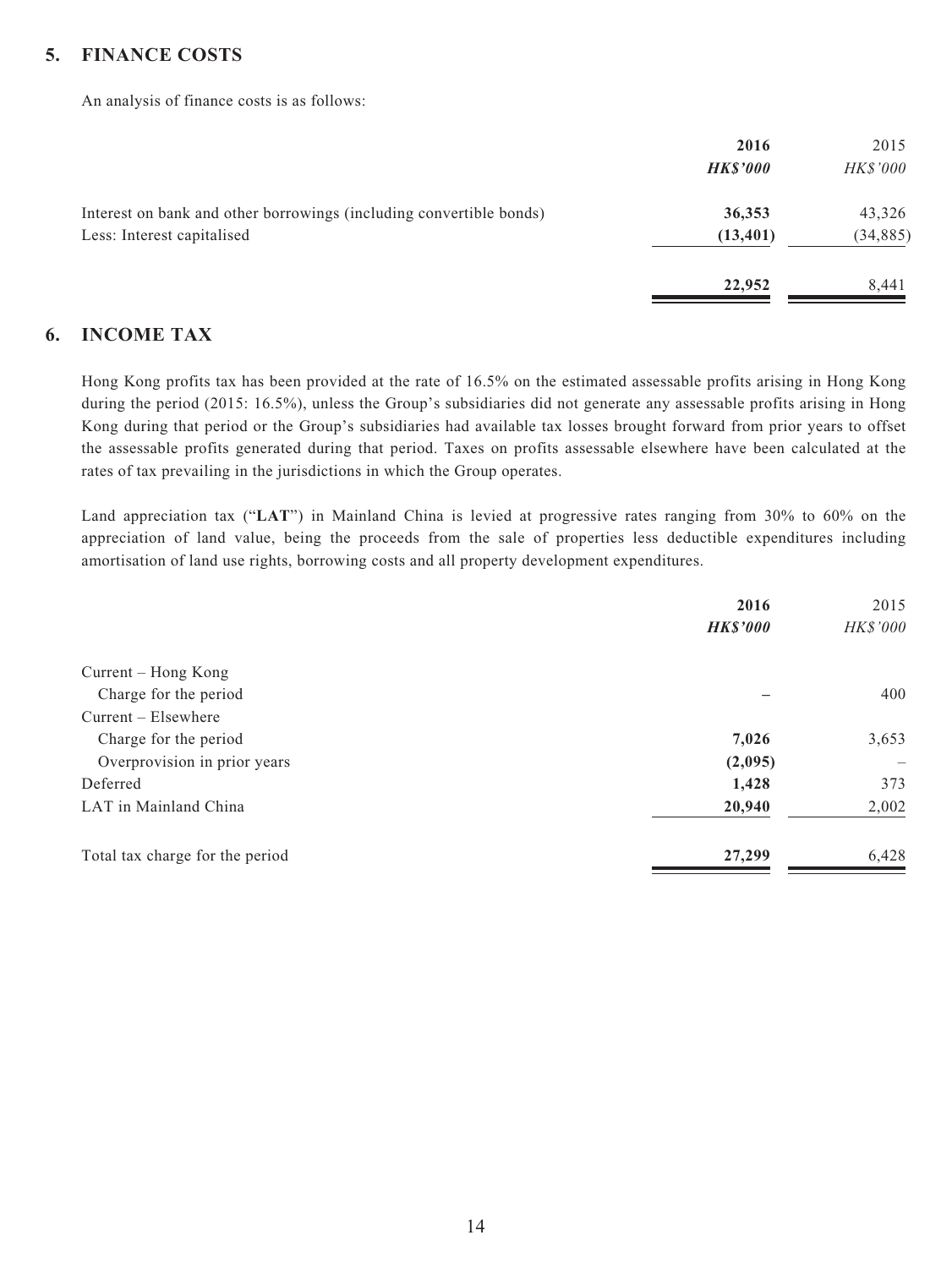### **7. DISPOSAL GROUP CLASSIFIED AS HELD FOR SALE**

On 30 September 2016, the Company announced the decision of its board of directors to dispose of Yew Siang Limited ("**Yew Siang**"). Yew Siang is engaged in property development business. The disposal of Yew Siang is due to be completed in January 2017. As at 30 September 2016, as the disposal of Yew Siang is still pending for completion, and Yew Siang and its subsidiary ("**Yew Siang Group**") were classified as a disposal group held for sale.

The major classes of assets and liabilities of Yew Siang Group classified as held for sale as at 30 September 2016 are as follows:

|                                                         | 2016            |
|---------------------------------------------------------|-----------------|
|                                                         | <b>HK\$'000</b> |
| <b>Assets</b>                                           |                 |
| Property, plant and equipment                           | 465             |
| Investment properties                                   | 128,992         |
| Properties held for sale                                | 635             |
| Prepayments, deposits and other receivables             | 551             |
| Cash and cash equivalents                               | 3,161           |
| Assets classified as held for sale                      | 133,804         |
| <b>Liabilities</b>                                      |                 |
| Other payables and accruals                             | (31,069)        |
| Tax payables                                            | 37,583          |
| Deferred tax liabilities                                | 28,786          |
| Liabilities directly associated with the assets         |                 |
| classified as held for sale                             | 35,300          |
| Net assets directly associated with the Yew Siang Group | 98,504          |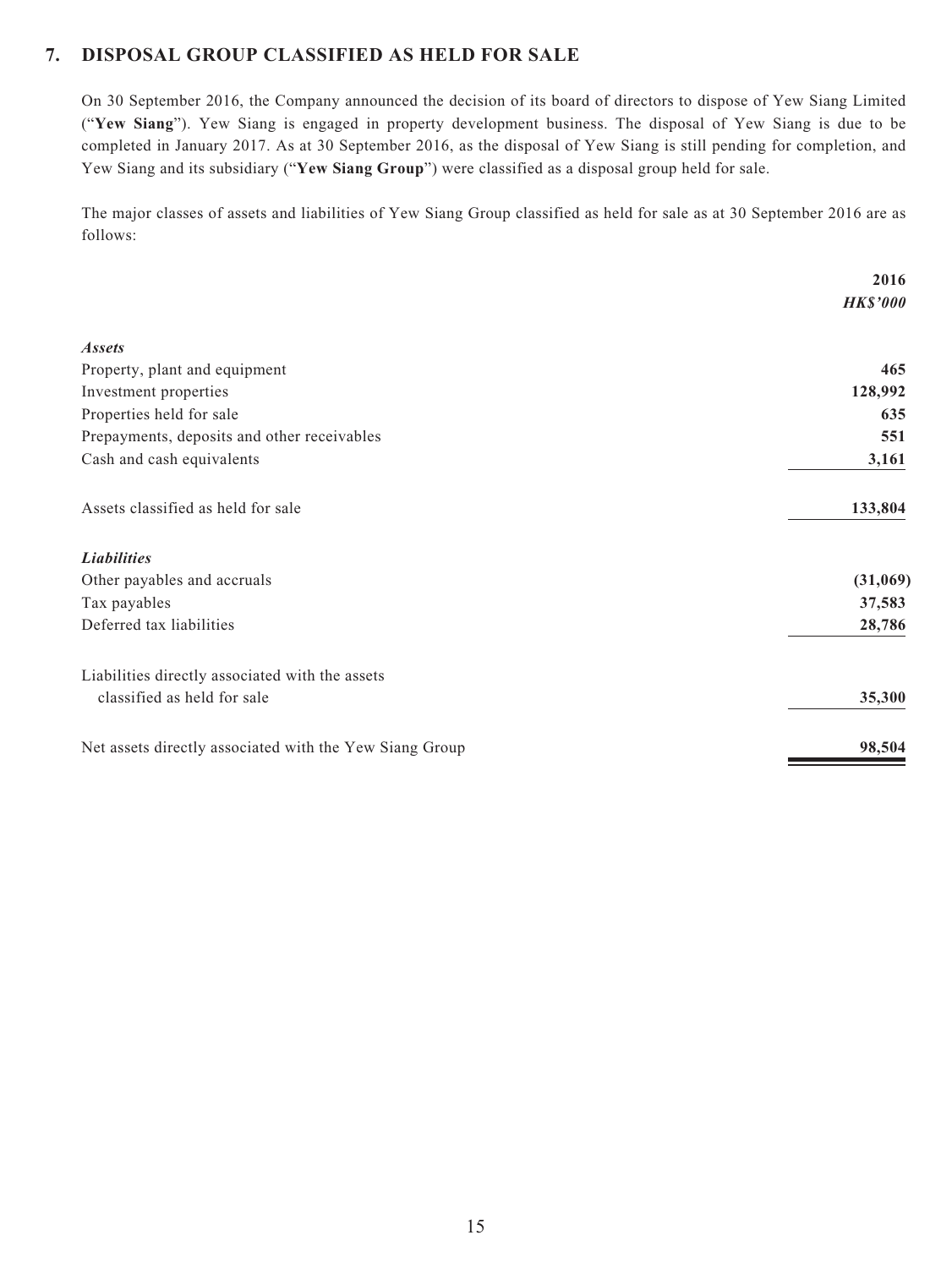#### **8. INTERIM DIVIDEND**

The Board of Directors does not recommend the payment of interim dividend in respect of the six months ended 30 September 2016 (six months ended 30 September 2015: Nil).

### **9. EARNINGS PER SHARE ATTRIBUTABLE TO ORDINARY EQUITY HOLDERS OF THE COMPANY**

The calculation of the basic earnings per share amounts is based on the profit for the period attributable to ordinary equity holders of the Company, and the weighted average number of ordinary shares of 977,880,400 (30 September 2015: 651,721,360) in issue during the period.

No adjustment was made to the basic earnings per share amount presented for the six months ended 30 September 2016 and 2015 as the impact of share options had an anti-dilutive effect on the basic earnings per share amount for both periods end.

#### **10. INVESTMENT PROPERTIES**

|                                                                      | 30 September   | 31 March        |
|----------------------------------------------------------------------|----------------|-----------------|
|                                                                      | 2016           | 2016            |
|                                                                      | <b>HKS'000</b> | <i>HK\$'000</i> |
| Carrying amount at 1 April                                           | 1,056,900      | 535,184         |
| Net gain from fair value adjustment                                  | 2,223          | 261,921         |
| Transferred from completed properties held for sale                  |                | 277,059         |
| Transferred to asset of a disposal group classified as held for sale | (128,992)      |                 |
| Exchange realignment                                                 | (35,249)       | (17,264)        |
| Carrying amount at 30 September/31 March                             | 894,882        | 1.056.900       |

As at 30 September 2016, investment properties of the Group with a carrying amount of HK\$884,384,000 (31 March 2016: HK\$1,046,040,000) were leased to independent third parties.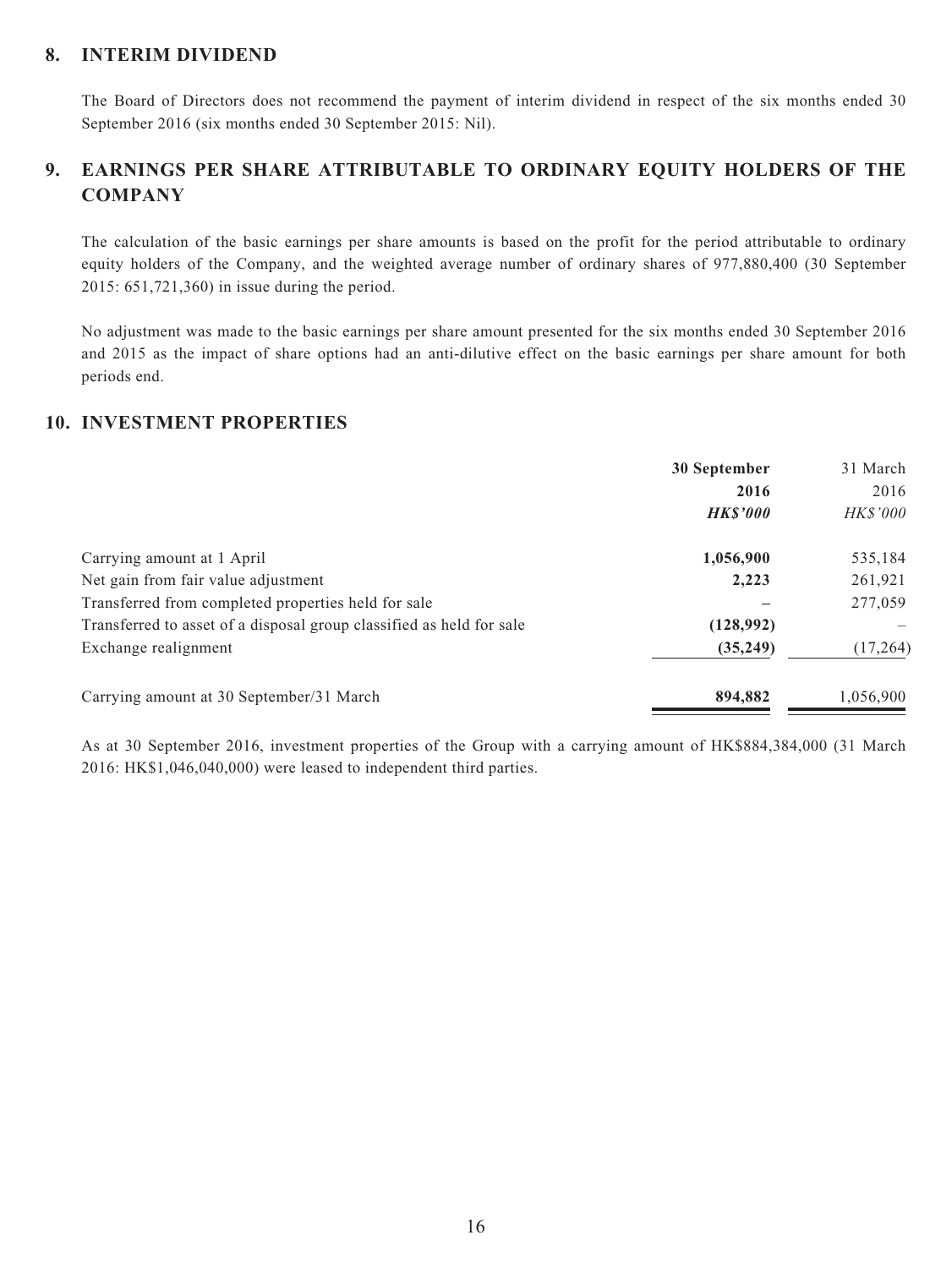### **11. PROPERTIES HELD FOR SALE UNDER DEVELOPMENT AND PROPERTIES HELD FOR SALE**

|                                                                                              | 30 September<br>2016<br><b>HKS'000</b> | 31 March<br>2016<br>HK\$'000 |
|----------------------------------------------------------------------------------------------|----------------------------------------|------------------------------|
| Completed properties held for sale<br>Properties held for sale under development             | 620,696<br>392,238                     | 733,223<br>342,736           |
|                                                                                              | 1,012,934                              | 1,075,959                    |
| Properties held for sale under development<br>- expected to be recovered:<br>Within one year | 1,012,934                              | 1,075,959                    |

As at 30 September 2016, certain completed properties held for sale and properties held for sale under development of the Group with an aggregate carrying amount of HK\$366,440,000 (31 March 2016: HK\$234,403,000) were pledged to secure certain banking facilities granted to the Group.

#### **12. ACCOUNTS RECEIVABLE**

The Group's trading terms with its customers are mainly on credit. The credit period is generally 14 days for the sale of trading goods and up to 180 days for the sale of completed properties held for sale. For retention monies receivable in respect of construction works carried out by the Group, the due dates are usually one year after the completion of the construction work. Each customer has a maximum credit limit. The Group seeks to maintain strict control over its outstanding receivables. Overdue balances are reviewed regularly by senior management. In view of the aforementioned and the fact that the Group's accounts receivable relate to a large number of diversified customers, there is no significant concentration of credit risk. The Group does not held any collateral or other credit enhancements over its trade receivable balances. Accounts receivable are non-interest-bearing.

An aged analysis of the accounts receivable as at the end of the reporting period, based on the invoice date and net of provision, is as follows:

| 30 September    | 31 March |
|-----------------|----------|
| 2016            | 2016     |
| <b>HK\$'000</b> | HK\$'000 |
| 47,670          | 59,312   |
| 9,315           | 6,177    |
| 4,949           | 848      |
| 1,762           | 1,648    |
| 63,696          | 67,985   |
| 44,966          | 42,650   |
| 108,662         | 110,635  |
|                 |          |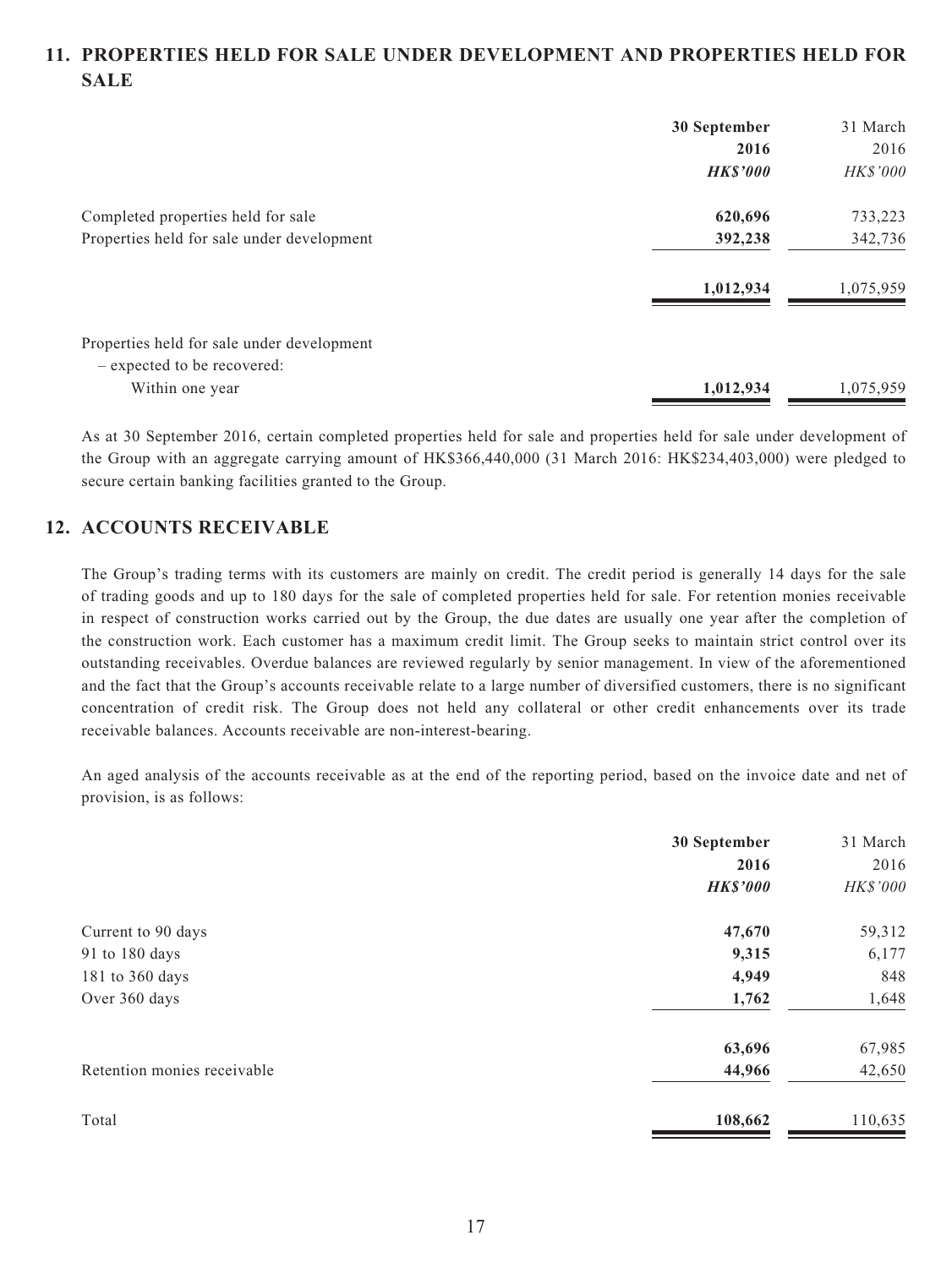#### **13. EQUITY INVESTMENTS AT FAIR VALUE THROUGH PROFIT OR LOSS**

|                                            | 30 September    | 31 March        |
|--------------------------------------------|-----------------|-----------------|
|                                            | 2016            | 2016            |
|                                            | <b>HK\$'000</b> | <b>HK\$'000</b> |
| Listed equity investments, at market value | 36,595          | 8.124           |

The above equity investments were classified as held for trading and were, upon initial recognition, designated by the Group as financial assets at fair value through profit or loss.

#### **14. ACCOUNTS PAYABLE**

An aged analysis of the accounts payable as at the end of the reporting period, based on the invoice date, is as follows:

| 30 September    | 31 March                 |
|-----------------|--------------------------|
| 2016            | 2016                     |
| <b>HK\$'000</b> | HK\$'000                 |
| 11,950          | 33,577                   |
| 2,654           | 3,677                    |
| 231             | $\overline{\phantom{0}}$ |
| 9,616           | 10,099                   |
| 24,451          | 47,353                   |
|                 |                          |

Accounts payable are non-interest-bearing and are normally settled on 30-day terms.

#### **15. CONVERTIBLE BONDS**

On 29 March 2016, the Group entered into a placing agreement with a placing agent, Koala Securities Limited (the "**Placing Agent**"), pursuant to which a subsidiary of the Company, has placed, through the Placing Agent, convertible bonds ("**Convertible Bonds**") with principal amounts of HK\$30,900,000 at the conversion price of HK\$0.30 per share of the subsidiary and the annual coupon rate is 2%. The Convertible Bonds will mature on 17 April 2019.

The Convertible Bonds contained two components, liability and derivative components. The initial fair value of both components combined was determined based on gross proceeds at issuance. The initial fair value of the derivative component was estimated to be approximately HK\$7,445,000 as at the issuance date using the Crank-Nicolson finite difference method, taking into accounts the terms and conditions of the Convertible Bonds. In subsequent periods, derivative component is measured at fair value with changes in fair value recognised in profit or loss. The residual amount, representing the value of the liability component at approximately HK\$23,455,000, was subsequently measured at amortised cost using effective interest rate method. The effective interest rate of the liability component of the Convertible Bonds is 9.13% per annum.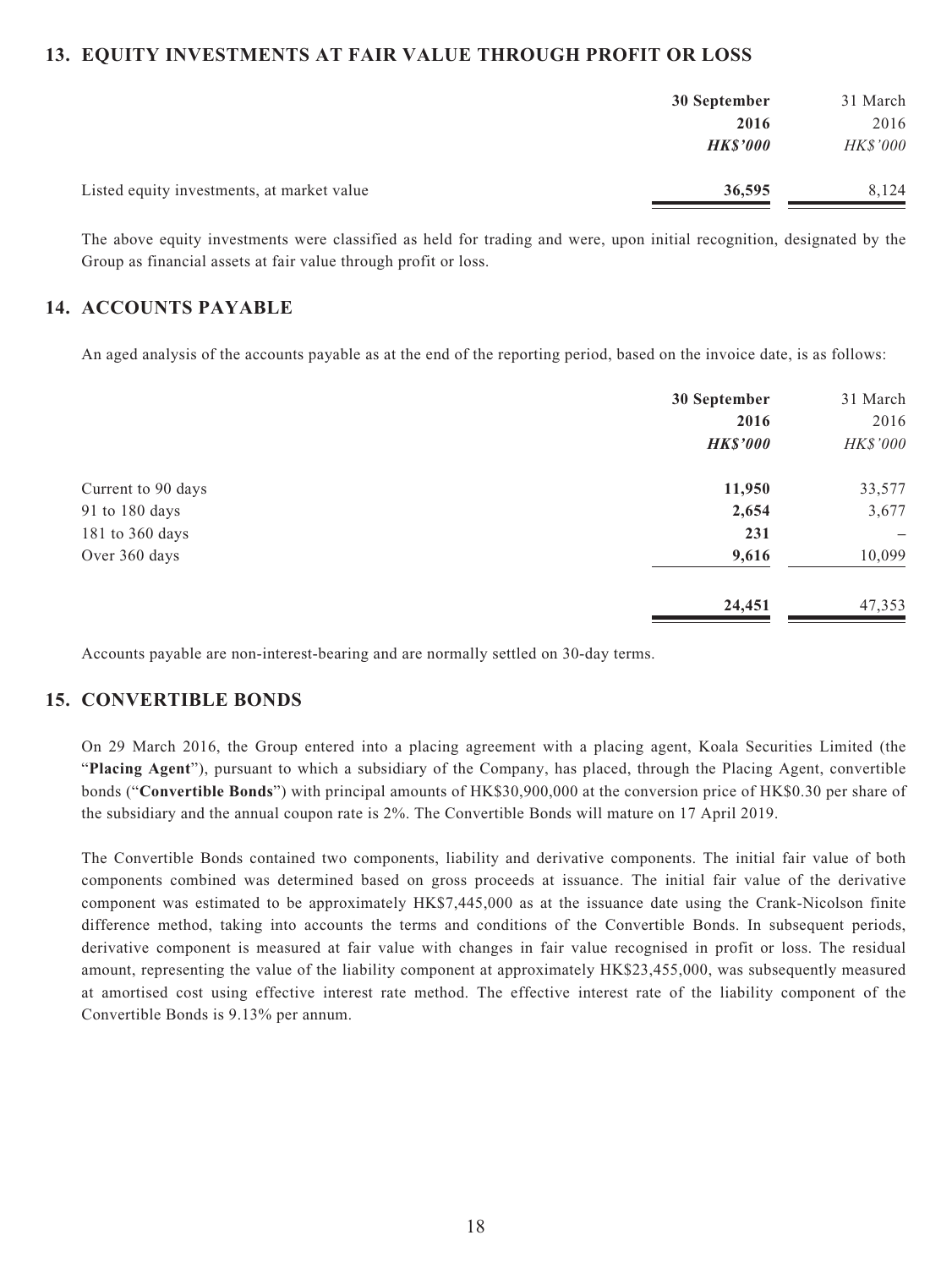### **15. CONVERTIBLE BONDS (continued)**

|             |                                              | Liabilities<br>component<br>HK\$'000 | <b>Derivative</b><br>component<br>HK\$'000 |
|-------------|----------------------------------------------|--------------------------------------|--------------------------------------------|
|             | At issue date                                | 23,455                               | 7,445                                      |
|             | Transaction cost                             | (725)                                |                                            |
|             | Interest charge                              | 1,369                                |                                            |
|             | Changes in fair value                        |                                      | (2,919)                                    |
|             | At 30 September 2016                         | 24,099                               | 4,526                                      |
|             | <b>16. SHARE CAPITAL</b>                     |                                      |                                            |
|             |                                              | 30 September                         | 31 March                                   |
|             |                                              | 2016                                 | 2016                                       |
|             |                                              | <b>HK\$'000</b>                      | <b>HK\$'000</b>                            |
| Authorised: |                                              |                                      |                                            |
|             | 1,500,000,000 (31 March 2016: 1,500,000,000) |                                      |                                            |
|             | ordinary shares of HK\$0.10 each             | 150,000                              | 150,000                                    |
|             | Issued and fully paid:                       |                                      |                                            |
|             | 977,880,400 (31 March 2016: 977,880,400)     |                                      |                                            |
|             | ordinary shares of HK\$0.10 each             | 97,788                               | 97,788                                     |

A summary of the transactions during the current period with reference to the movements in the Company's issued ordinary share capital is as follows:

|                     | <b>Number</b> |                 | <b>Share</b>    |                 |
|---------------------|---------------|-----------------|-----------------|-----------------|
|                     | of shares     | <b>Issued</b>   | premium         |                 |
|                     | in issue      | capital         | account         | <b>Total</b>    |
|                     |               | <i>HK\$'000</i> | <i>HK\$'000</i> | <i>HK\$'000</i> |
| At 1 April 2016 and |               |                 |                 |                 |
| 30 September 2016   | 977,880,400   | 97,788          | 243,040         | 340,828         |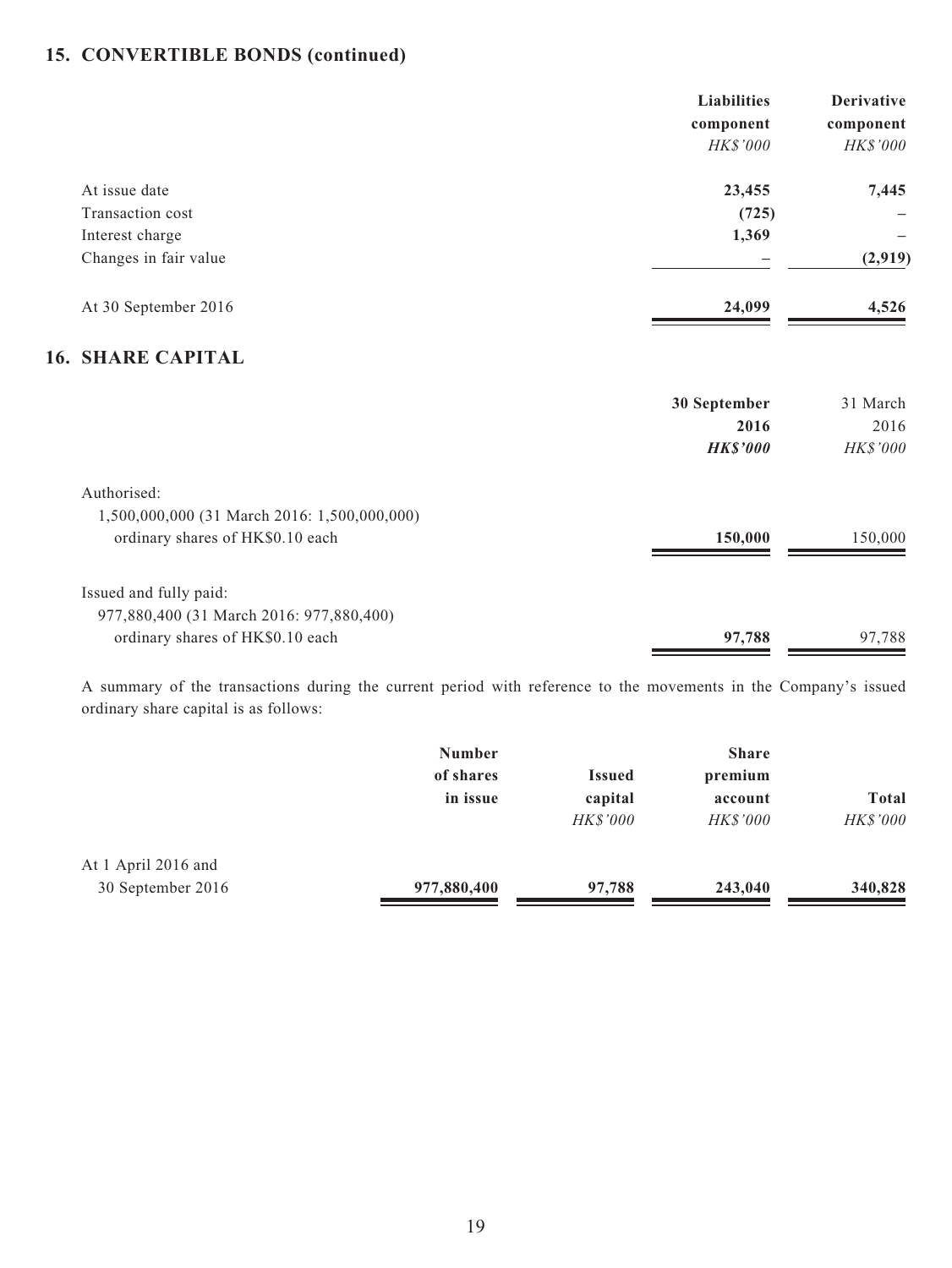#### **17. EVENTS AFTER THE REPORTING PERIOD**

On 30 September 2016, Deson Ventures Limited ("**DVL**"), an indirect wholly owned subsidiary of the Company, has entered into the shareholders' agreement ("**Shareholders' Agreement**") with Hoverjet Limited ("**Hoverjet**") to establish New Leaves Limited ("**Joint Venture**"). Pursuant to the Shareholders' Agreement, Hoverjet has transferred 30 shares, representing 30% of the issued and paid-up share capital of the Joint Venture to the DVL for the consideration of US\$30. Upon completion of such a transfer of the shares, the Joint Venture is owned as to 70% by Hoverjet and 30% by the DVL.

The Joint Venture is set up for the purpose of the disposal of Yew Siang, an indirect wholly owned subsidiary of the Company. The Joint Venture will be the holding company of Yew Siang Group.

On 30 September 2016, DVL, as the vendor, the Company, as the guarantor, and the Joint Venture, as the purchaser, entered into a sales and purchase agreement ("**Agreement**"), pursuant to which, DVL has agreed to sell entire issued share capital of the Yew Siang at a consideration of approximately RMB82,100,000 (subject to adjustments) to the Joint Venture.

Completion of the Agreement is subject to and conditional upon the shareholders' approval of the Company and other condition precedents. The transaction is expected to be completed in January 2017.

Details of the transaction are set out in the announcement of the Company dated 30 September 2016 and the circular of the Company dated 24 October 2016.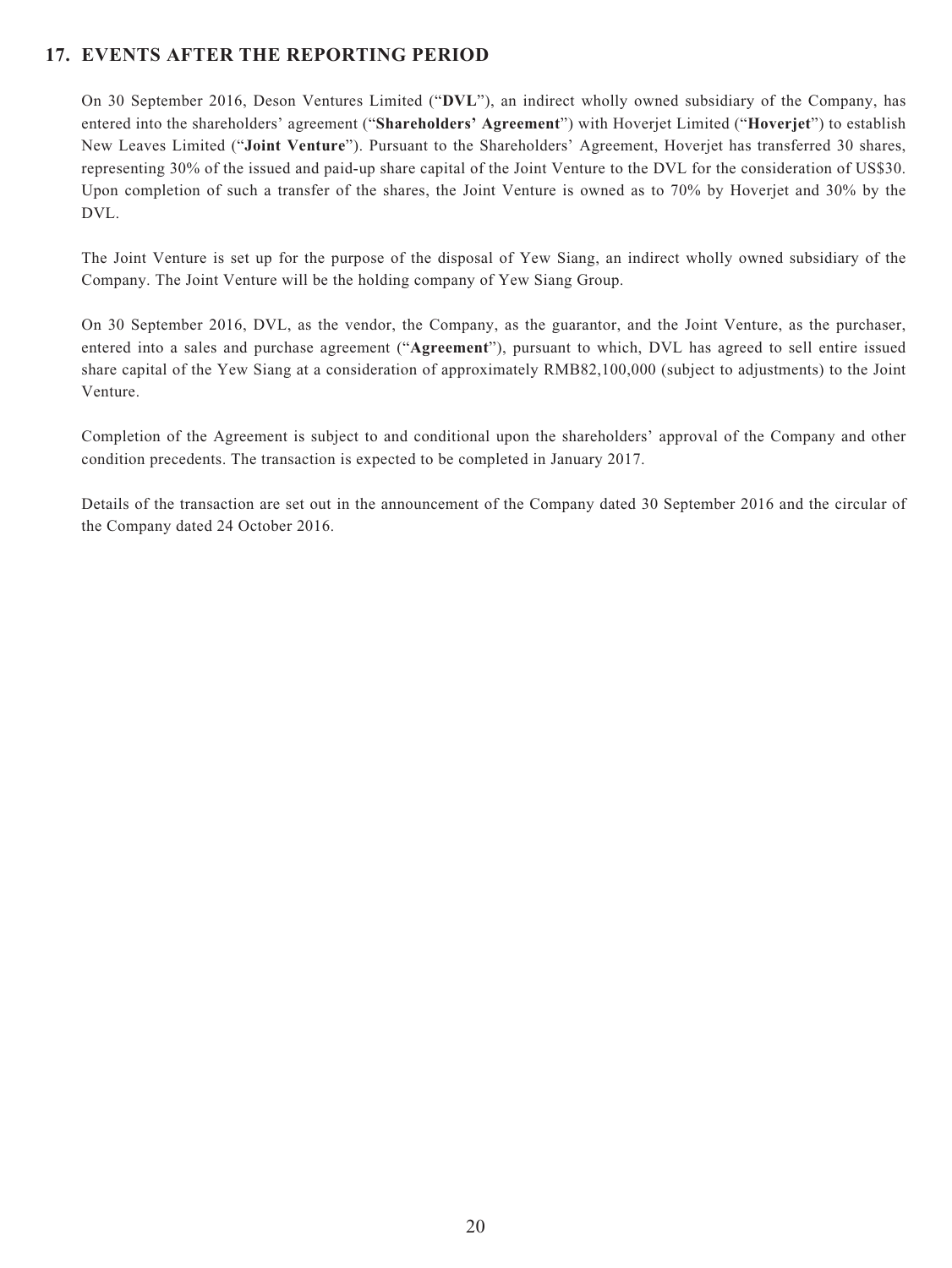#### **MANAGEMENT DISCUSSION AND ANALYSIS**

#### **BUSINESS REVIEW**

The Group's turnover for the six months ended 30 September 2016 recorded at HK\$642,189,000, which represented an increase of 61% as compared with the same period last year. The net profit attributable to equity holders of the Company amounted to approximately HK\$32,605,000 representing an increase of 678% as compared with the same period last year. The increase was mainly due to (i) the sales of sixfloor offices (6,235 square ("**sq**") metre) to a customer with sales proceeds amounted to approximately HK\$112 million and income recognised (before taxation) amounted to approximately HK\$44 million; and (ii) during the last quarter of the year ended 31 March 2016, the Group, through its subsidiary, Deson Construction International Holdings Limited ("**DCIHL**") which was separately listed on the Growth Enterprise Market ("**GEM**"), has developed a new business segment, which includes long-term and short-term investments in marketable securities and other related financial and/or investment products and opportunities (including without limitation fixed income products, foreign exchange products, commodities and related products, investment funds, pre-IPO investment opportunities, etc.) (the "**New Business**"). Earnings per share is approximately HK3.33 cents.

The Group's major business segments during the period comprised of (i) property development and investment; (ii) trading of medical equipment and home security and automation products, and provision of related installation and maintenance services as well as trading of various granite and marble products, stone slabs and products for construction market; (iii) construction as a main contractor and decoration, as well as the provision of electrical and mechanical ("**E&M**") engineering service; and (iv) investment in securities.

During the Reporting Period, China's property market sentiment was positive and the Group's projects in Mainland China, which benefited from favourable Government policies, performed satisfactorily. During the six months ended 30 September 2016, segment operating profit generated from the property development and investment business increased by 424% as compared to same period last year. This is mainly due to the effect of a significant sale of offices of Expo at Kaifeng during the period. Turnover generated from the sale of property increased by 842% from HK\$15,264,000 for the period ended 30 September 2015 to HK\$143,824,000 for same period in current year.

Regarding the construction segment, during the six months ended 30 September 2016, the Group completed or substantially completed projects such as acting as the main contractor for the development of one residential house and associated external works including construction of substructure and superstructure works, building services and interior fitting-out works at Hoi Fung Path, Stanley, Hong Kong, fitting-out works including E&M works for three Prada/Miu Miu shops at Wynn Palace, Macau, fitting-out works at Harbour City, Canton Road, Tsim Sha Tsui, fitting-out works, air-conditioning and ventilation works, plumbing and drainage works, floor heating works and electrical works for a staff social center in Suning, Hebei, PRC.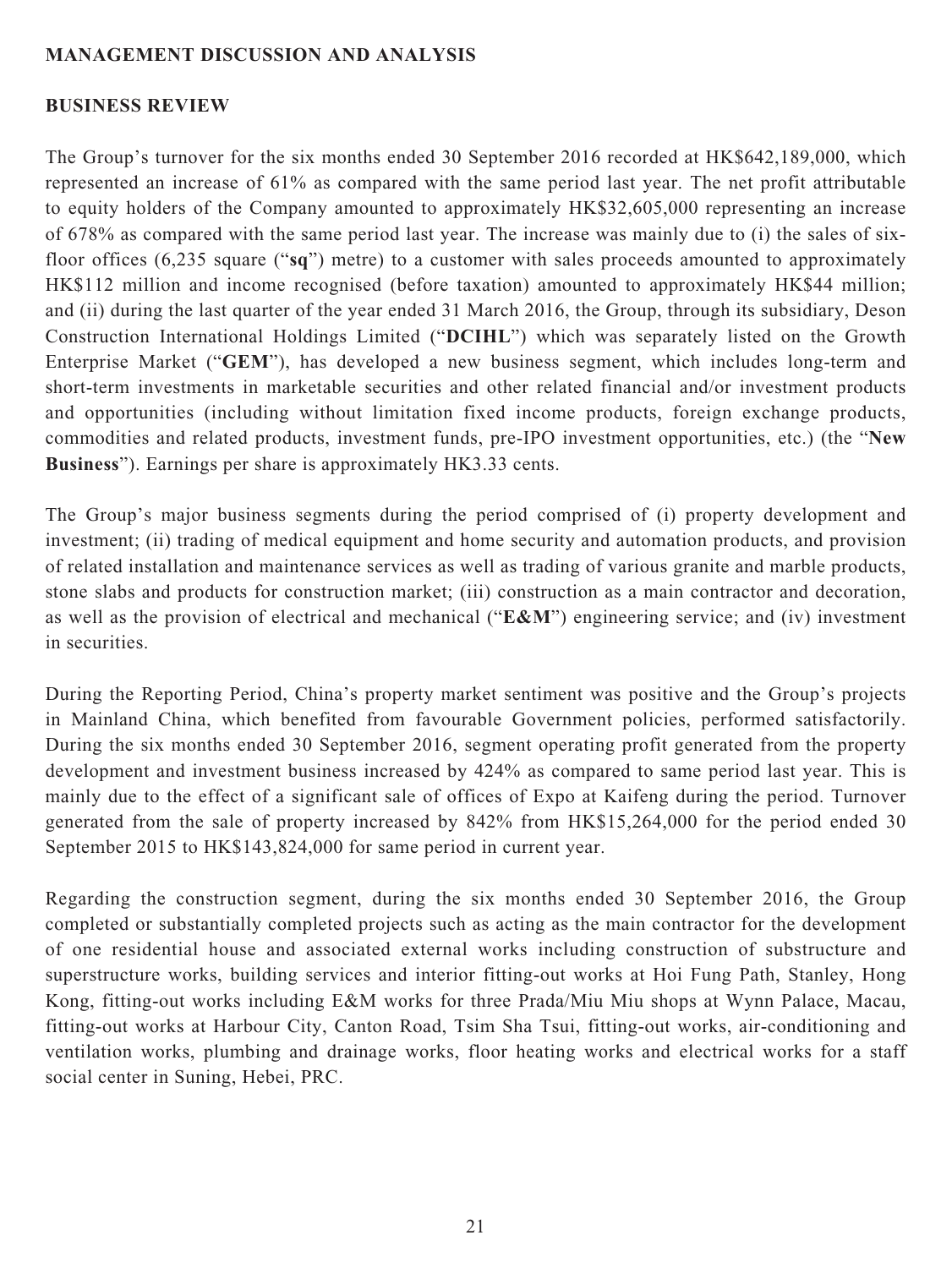The New Business commenced in the last quarter of the year ended 31 March 2016. As at 30 September 2016, the Group held approximately HK\$33 million of equity investments which are classified as "equity investments at fair value through profit or loss". As the overall market condition of the Hong Kong stock market improves, the Group records a realised gain and a net unrealised gain of approximately HK\$33 milion and HK\$5 million respectively. Details of the Group's market securities are disclosed under the section "**SIGNIFICANT INVESTMENTS**".

On 30 September 2016, the Group entered into a sale and purchase agreement to dispose of 70% equity interest of Yew Siang ("**Disposal**"), an indirect wholly owned subsidiary, to an independent third party. The Yew Siang Group owns the Starway Parkview South Station Hotel. It is intended that it will be converted into and operated as a service apartment. Details of the Disposal are set out in note 17 to the condensed financial statements.

The Disposal is expected to be completed in January 2017.

#### **FINANCIAL REVIEW**

#### **Turnover**

For the six months ended 30 September 2016, the Group's turnover amounted to HK\$642 million, increased by 61% as compared to the same period last year. The increase was mainly contributed by (i) the increase in the sale of properties at the PRC; (ii) more revenue was recognized for E&M projects that were granted after last period end; and (iii) the commencement of the New Business since last quarter of the year ended 31 March 2016. Turnover generated from property development and investment business, construction contracting business, investment in securities business and other business amounted to approximately HK\$144 million, HK\$446 million, HK\$38 million and HK\$14 million respectively, which represent an increase of 842%, an increase of 21%, an increase of 100% and a decrease of 4% respectively as compared the same period last year.

#### **Gross profit margin**

During the six months ended 30 September 2016, the Group's gross profit margin was approximately 20%, up by 11% as compared to last period's 9%. This was mainly driven by the increase of realised gain and unrealised gain for the investment in securities in marketable securities which started from the last quarter for the year ended 31 March 2016.

#### **Liquidity and financial resources**

As at 30 September 2016, the Group had total assets of HK\$3,276,788,000, which has been financed by total liabilities, shareholders' equity and non-controlling interests of HK\$1,877,771,000, HK\$1,354,590,000 and HK\$44,427,000, respectively. The Group's current ratio at 30 September 2016 was 1.29 compared to 1.30 at 31 March 2016.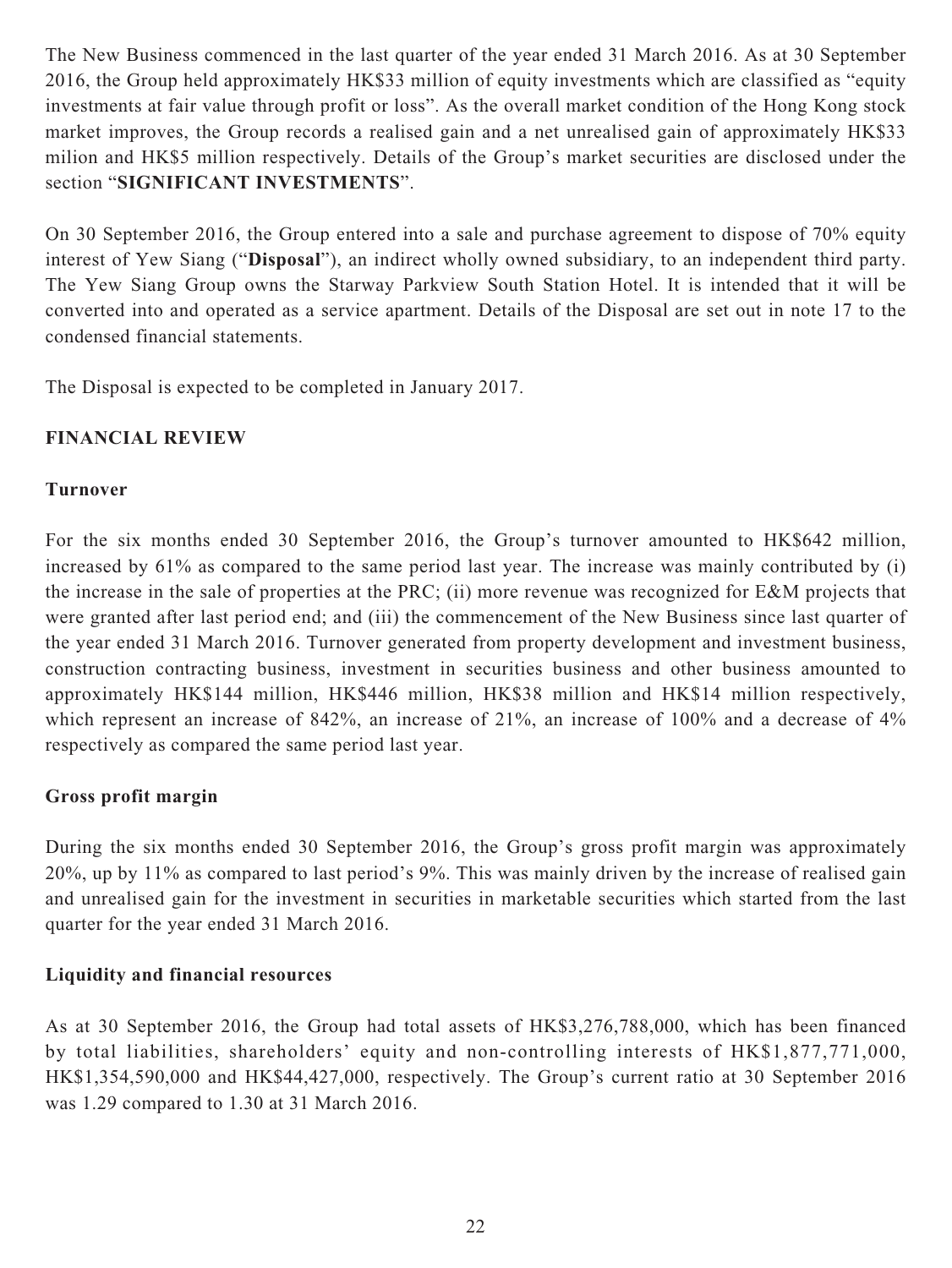The gearing ratio for the Group as at 30 September 2016 was 29% (31 March 2016: 35%). It was calculated based on the non-current liabilities of HK\$560,873,000 (31 March 2016: HK\$732,639,000) and long term capital (equity and non-current liabilities) of HK\$1,959,890,000 (31 March 2016: HK\$2,113,888,000).

### **Capital expenditure**

Total capital expenditure for the six months ended 30 September 2016 was approximately HK\$246,000, which were mainly used in the purchase of office equipment.

### **Contingent liabilities**

At the end of the reporting date, there were no significant contingent liabilities for the Group.

### **Commitments**

At the end of the reporting date, there were no significant capital commitments for the Group.

### **Charges on group assets**

The Group's banking facilities are secured by:

- (i) the pledge of certain leasehold land and buildings of the Group situated in Hong Kong of HK\$142,869,000 (31 March 2016: HK\$145,500,000);
- (ii) the pledge of certain investment properties of the Group situated in Mainland China, which had an aggregate carrying value at the end of reporting period of HK\$523,160,000 (31 March 2016: HK\$541,200,000);
- (iii) the pledge of certain properties held for sale under development and properties held for sale of the Group situated in Mainland China of HK\$366,440,000 (31 March 2016: HK\$234,403,000); and
- (iv) the pledge of the Group's deposits of HK\$595,872,000 (31 March 2016: HK\$614,127,000).

### **Treasury policies**

The directors of the Company (the "**Directors**") will continue to follow a prudent policy in managing its cash balances and maintaining a strong and healthy level of liquidity to ensure that the Group is wellplaced to take advantage of growth opportunities. In view of the expected development for the property development project in Kaifeng, the PRC, the Group will consider the feasibility of solutions that would assist on the adequacy of our Renminbi fund to finance this project. Interest for the current bank borrowings are mainly on a floating rate basis and the bank borrowings are principally denominated in Hong Kong dollars and Renminbi. Hence, the Group has no significant exposure to foreign exchange rate fluctuations.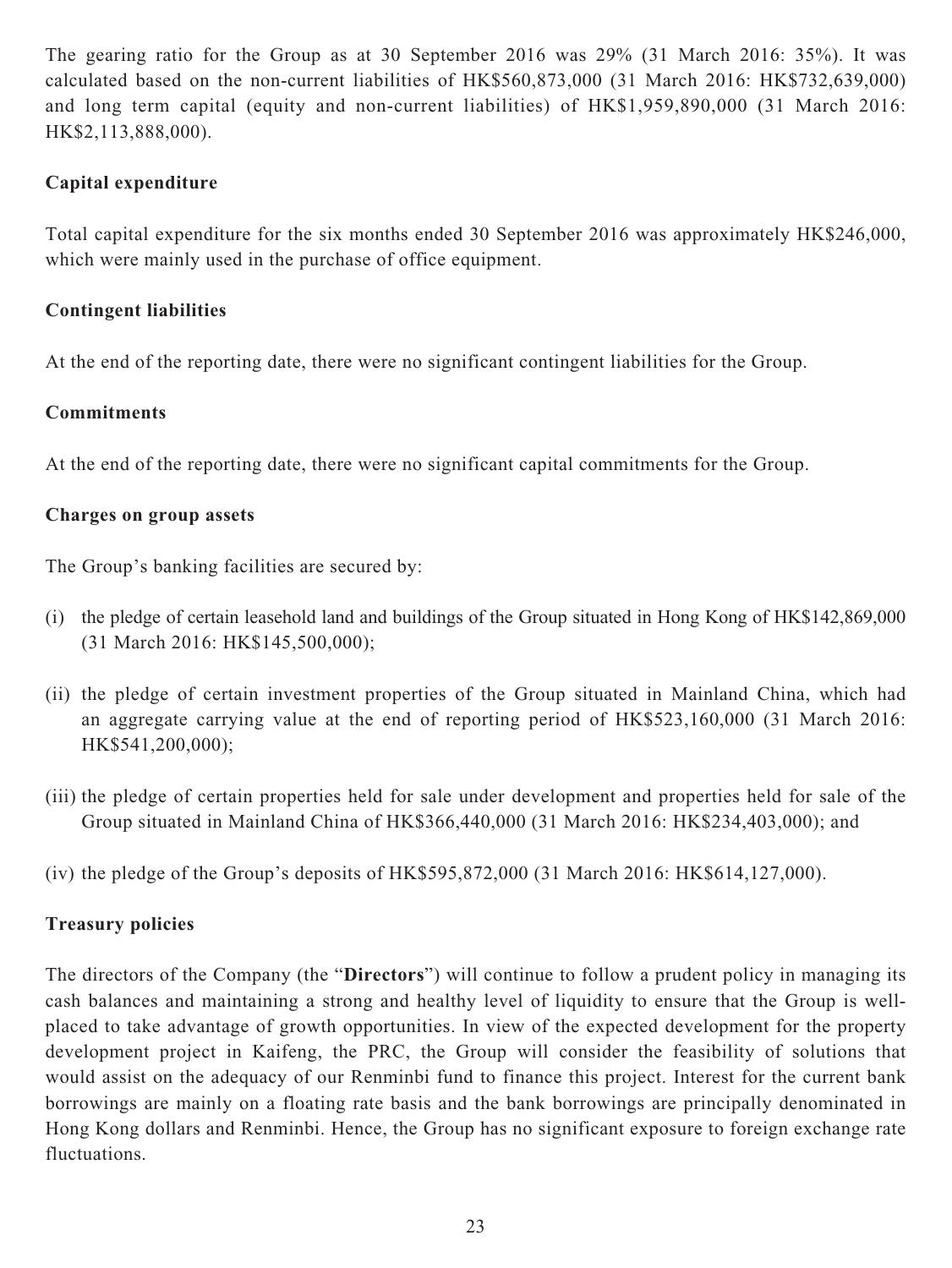#### **Exchange risk exposure**

The Group mainly exposes to the Renminbi currency, arising from relevant group entities' foreign currency denominated monetary assets and liabilities for the Group's operating activities.

The Group currently does not have a foreign currency hedging policy to eliminate the currency exposures. However, the management monitors the related foreign currency exposure closely and will consider hedging against significant foreign currency exposures should the need arise.

#### **SIGNIFICANT INVESTMENTS**

As at 30 September 2016, the Group held approximately HK\$33 million equity investments at fair value through profit or loss from the New Business. Details of the significant investments are as follows:

|                                | <b>Notes</b>   | <b>Stock</b><br>code | Place of<br>incorporation | Fair value<br>gain/(loss)<br>HK\$'000 | Market<br>values<br>HK\$'000 | Approximate<br>percentage<br>of equity<br>investments<br>at fair value<br>through profit<br>and loss<br>$\%$ |
|--------------------------------|----------------|----------------------|---------------------------|---------------------------------------|------------------------------|--------------------------------------------------------------------------------------------------------------|
| Master Glory Group Limited     |                | 275                  | Bermuda                   | 820                                   | 1,820                        | 6                                                                                                            |
| China Information Technology   |                |                      |                           |                                       |                              |                                                                                                              |
| Development Limited            | $\overline{2}$ | 8178                 | Cayman Islands            | 4,666                                 | 17,697                       | 54                                                                                                           |
| <b>First Credit Finance</b>    |                |                      |                           |                                       |                              |                                                                                                              |
| Group Limited                  | $\mathfrak{Z}$ | 8215                 | Cayman Islands            | 372                                   | 1,825                        | 6                                                                                                            |
| Leap Holdings Group Limited    | $\overline{4}$ | 1499                 | Cayman Islands            | (880)                                 | 9,601                        | 29                                                                                                           |
| Shun Wo Group Holdings Limited | 5              | 1591                 | Cayman Islands            | 60                                    | 1,766                        | 5                                                                                                            |

*Notes:*

- 1. Master Glory Group Limited is principally engaged in (i) trading of securities trading of investments held for trading; (ii) property development trading – development and sale of properties; and (iii) water supply – provision of water. No dividend was received during the period. According to its latest published financial statements, it had net asset value of approximately HK\$3,736,066,000 as at 31 March 2016.
- 2. China Information Technology Development Limited is principally engaged in (A) the software development and system integration segment in (i) the sale of computer hardware; (ii) the provision of software development services; (iii) the provision of system integration services; and (iv) the provision of technical support and maintenance services; and (B) the in-house developed products segment in the lease of in-house developed computer hardware. No dividend was received during the period. According to its latest published financial statements, it had net asset value of approximately HK\$584,193,000 as at 30 June 2016.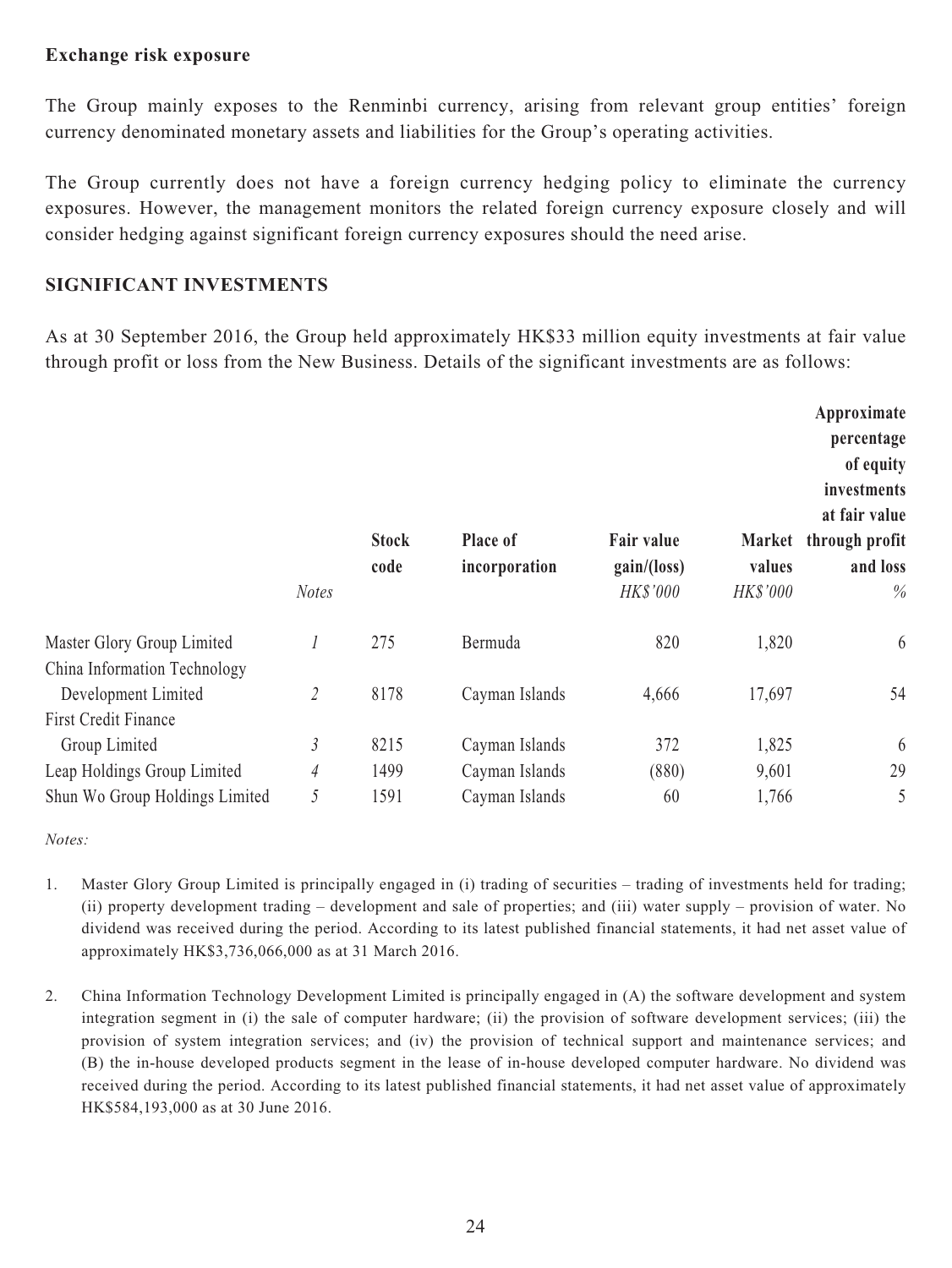- 3. First Credit Finance Group Limited is principally engaged in provision and arrangement of credit facilities in Hong Kong. No dividend was received during the period. According to its latest published financial statements, it had net asset value of approximately HK\$906,408,000 as at 30 June 2016.
- 4. Leap Holdings Group Limited is principally engaged in (i) foundation works and ancillary services: Provision of site formation works, excavation and lateral support works, piling construction, pile caps or footing construction and reinforced concrete structure works and ancillary services mainly included hoarding and demolition works and lease of machinery; and (ii) construction wastes handling: Provision of management and operation of public fill reception facilities, including public fill banks and temporary construction waste sorting facilities, for construction and demolition materials. No dividend was received during the period. According to its latest published financial statements, it had net asset value of approximately HK\$166,461,000 as at 31 March 2016.
- 5. Shun Wo Group Holdings Limited is principally engaged in acting as contractor engaged in undertaking foundation works in Hong Kong. No dividend was received during the period. According to its latest published financial statements, it had net asset value of approximately HK\$62,029,000 as at 31 March 2016.

During the six months ended 30 September 2016, the Group disposed some of the investments on market and the sales proceeds generated from the investments in marketable securities amounted to approximately HK\$73 million and income recognised in revenue for the amount of approximately HK\$33 million. Details of the transactions are as follows:

|                                        | <b>Stock</b><br>code | <b>Place of</b> | <b>Sales</b><br>proceeds | <b>Realised</b><br>gain/(loss) |
|----------------------------------------|----------------------|-----------------|--------------------------|--------------------------------|
|                                        |                      | incorporation   |                          |                                |
|                                        |                      |                 | <b>HK\$'000</b>          | HK\$'000                       |
| Wealth Glory Holdings Limited          | 8269                 | Cayman Islands  | 7,299                    | (412)                          |
| AP Rentals Holdings Limited            | 1496                 | Cayman Islands  | 5,796                    | 2,009                          |
| <b>Hypebeast Limited</b>               | 8359                 | Cayman Islands  | 25,320                   | 21,380                         |
| <b>Expert Systems Holdings Limited</b> | 8319                 | Cayman Islands  | 5,728                    | 3,455                          |
| Ever Harvest Group Holdings Limited    | 1549                 | Cayman Islands  | 5,241                    | 468                            |
| Sandmartin International               | 482                  | Bermuda         | 1,118                    | (165)                          |
| Holdings Limited                       |                      |                 |                          |                                |
| Royal Catering Group Holdings          | 8300                 | Cayman Islands  | 9,338                    | 4,793                          |
| Company Limited                        |                      |                 |                          |                                |
| <b>CROSSTEC Group Holdings Limited</b> | 3893                 | Cayman Islands  | 2,552                    | 280                            |
| Shun Wo Group Holdings Limited         | 1591                 | Cayman Islands  | 8,088                    | 995                            |
| Huisheng International                 | 1340                 | Cayman Islands  | 2,831                    | (90)                           |
| Holdings Limited                       |                      |                 |                          |                                |

In view of the recent volatile and weakness in the stock market, the Board will adopt cautious measures to manage the Group's investment portfolio with an aim to provide positive return to the Group in the near future.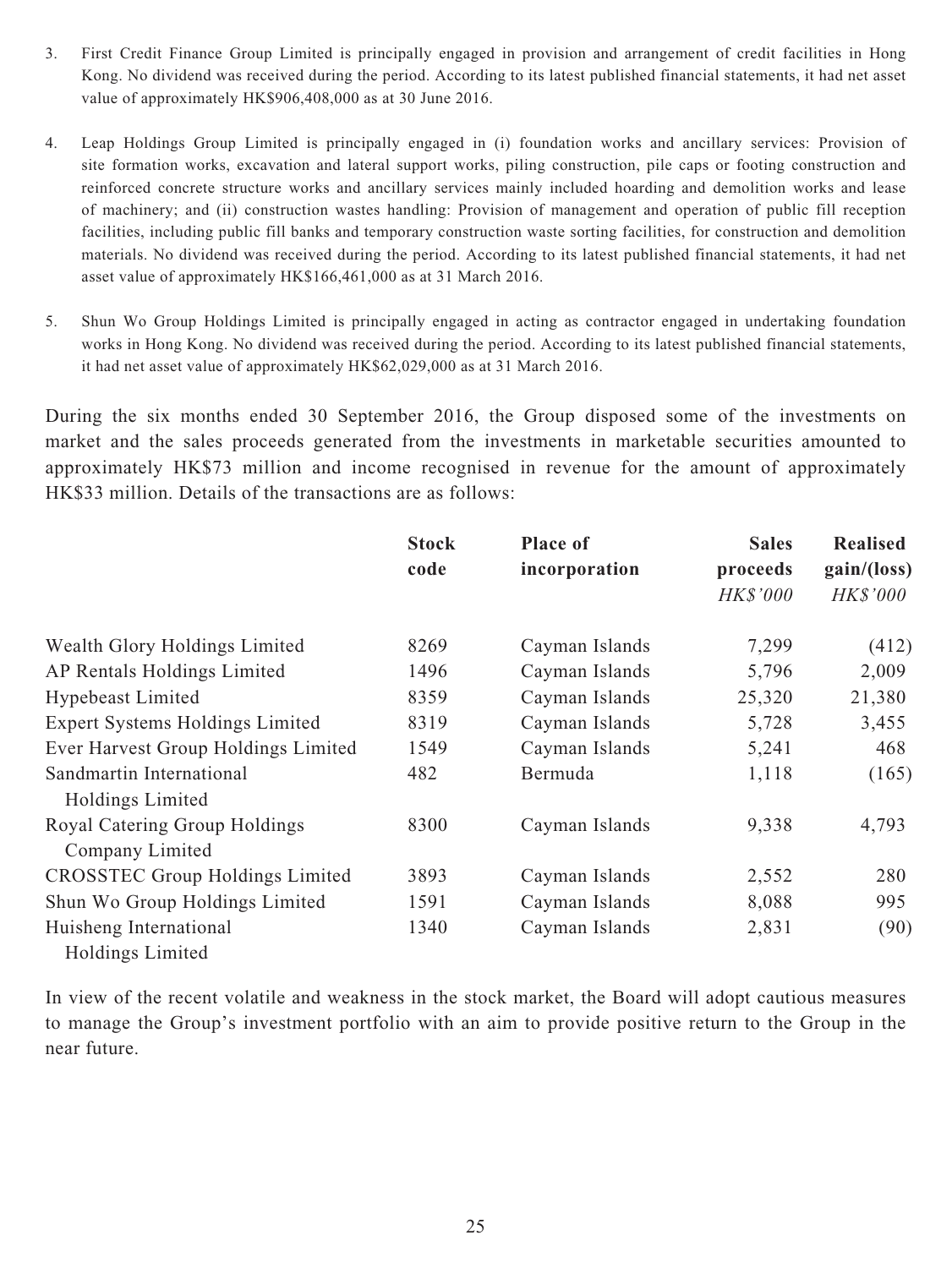#### **PROSPECT**

## **Property development and investment**

On 9 June 2005, the Group was granted the land use rights of a development site in the Long Ting district of the city of Kaifeng. The Directors intend to develop a residential and commercial complex on the site with an estimated gross floor area of approximately 221,000 square ("**sq.**") metres. Up to now, construction for a total gross floor area of 190,000 sq. metres was completed and the total sales contract sum achieved amounted to approximately RMB754 million. The remaining portions of the complex are under construction. The process is going well and it is expected that the construction will be completed by 2017.

On 16 February 2012, the Group successfully won a bid for the acquisition of land use right of a residential and commercial site in the city of Kaifeng. The Directors intended to develop a residential and commercial complex on the site with an estimated gross floor area of approximately 100,000 sq. metres. Up to now, construction for a gross floor area of 20,000 sq. metres was completed. It includes two commercial buildings with gross floor area of 15,000 sq. metres and an animation theatre with gross floor area of around 5,000 sq. metres. The total sales contract sum achieved from the sales of commercial properties amounted to approximately RMB139 million. The animation theatre is named as "Qing-Ming Riverside Anime Exhibition" and is used to show the animation of 清明上河圖 which was shown in the 2010 Shanghai Expo. It is planned to become a tourist spot at Kaifeng City. It is expected the construction of the whole project will be completed by 2018.

In September 2014, the Group was granted another land use right in the city of Kaifeng, PRC, namely as Zhu Ji Lane ("**珠璣巷**"). The Group intended to develop a commercial street project with a total gross floor area of approximately 13,000 sq. metres. It was put in use in the 27th World Hakka Conference held in October 2014. As of now, the project has been completed. The total contract sum achieved for the sales of this area amounted to approximately RMB3 million. Most of the units have already been rented out during the period.

In the first half of 2016, the Central Government continued its relaxation policies towards the property sector on the mainland, with the lowering of down-payment proportion, alleviation of tax charges and easing of credit. This served to spur demand across all cities, which rendered an overall increase in price and volume in the property market. The local governments, to cope with their own conditions and specific needs, adopted different policies to regulate the market demand and supply. To bring about the long term and healthy development of the property market, many significant policies were put forward by the Central Government during the period, which included the stimulation of both end-user and upgrading demands, the establishment of a housing regime to accommodate rental and buying demands, the implementation of the reform from Business Tax to Value Added Tax in the real estate sector, as well as the comprehensive registration of the immovable assets nationwide.

The Board remains optimistic about the property market in the Mainland China and the Group will continue to place emphasis on strengthening the property development and investment business. The Group may acquire additional land to enrich the Group's land reserve, specifically in the second and third-tier cities in the PRC where the markets continue to be bullish and growth potential is consistently increasing. However, the Group has no specific investment plan in relation to any particular project currently.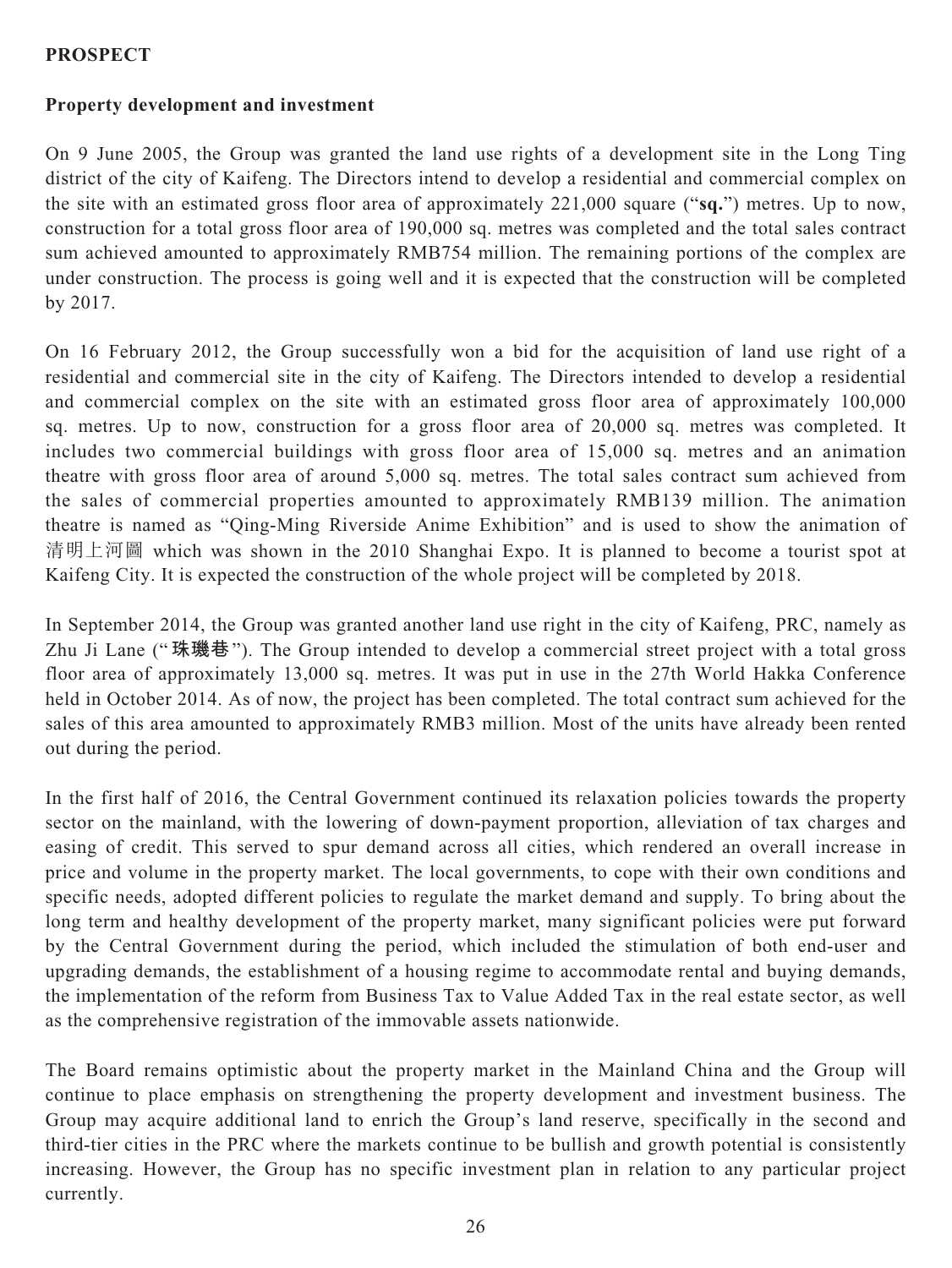Regarding the disposal of the Starway Parkview South Station Hotel ("**Target Property**") in Shanghai, it is intended that the Target Property will be converted into and operated as a service apartment. The Board considers that the Disposal will bring in a strategic shareholder with strong real estate management background which will help to improve the long term growth potential of the Target Property, which will in turn be beneficial to the Group and Shareholders as a whole. The Target Property is a mature asset, which whilst providing a stable rental income, does not have the growth in terms of earnings expected by the Board. The Company wishes to realise the full value of the Target Property. The Disposal enables the Group to recycle capital into future investment opportunities. The Directors are of the view that the disposal will benefit the Group by realising its investment and also strengthen the liquidity and overall financial position of the Group. On the other hand, the Group retains 30% equity interest at Yew Siang which enables the Group to continue to have a share of profit from the long term growth potential of the Target Property.

### **Construction business (including E&M works)**

The Group will uphold an on-going parallel development of its construction business (including building construction and E&M works) in the PRC, Hong Kong and Macau. To cope with the difficulties encountered in the construction and engineering industry, the Company had adopted a prudent strategy in project tendering.

With its proven track records and adequate expertise in the main contracting business, the Group obtained "List of Approved Contractors for Public Works under Group C of the Building Category under Environment, Transport and Works Bureau of the HKSAR". Together with the licence in Group II under the "Turn-key Interior Design and Fitting-out Works" under the "List of Approved Suppliers of Materials and Specialist Contractors for Public Works", the 11 licences held under the "List of Approved Suppliers of Materials and Specialist Contractors for Public Works under Environment, Transport and Works Bureau of the Government of the HKSAR" and Specialist Contractor (site formation works category) by the Building Department, the Group is well-equipped to take an active part in the construction business development.

During the Reporting Period, new projects such as site formation and foundation works for residential re-development at Peak Road, Hong Kong, addition and alteration works at East-Point Centre, Causeway Bay, Hong Kong, fitting-out works including electrical and mechanical works for three Prada/Miu Miu shops at City of Dreams, Macau, construction works of Beijing subway Line 1, Beijing, China, subcontracting fitting-out works for the redevelopment of residential buildings and carparks at ChangPing District, Beijing and fitting-out works of offices at Jintian Film and Television Industrial Park, Beijing. As at the date of this announcement, the Group had contracts on hand with a total contract sum of over HK\$1,523 million.

With the Group's proven track record, comprehensive services and numerous licences, permits and qualifications, the Directors believe that the Group could strengthen its position in the Hong Kong market and diversify its customer base particularly by attracting larger corporate customers and tenders for more capital intensive projects for such customers.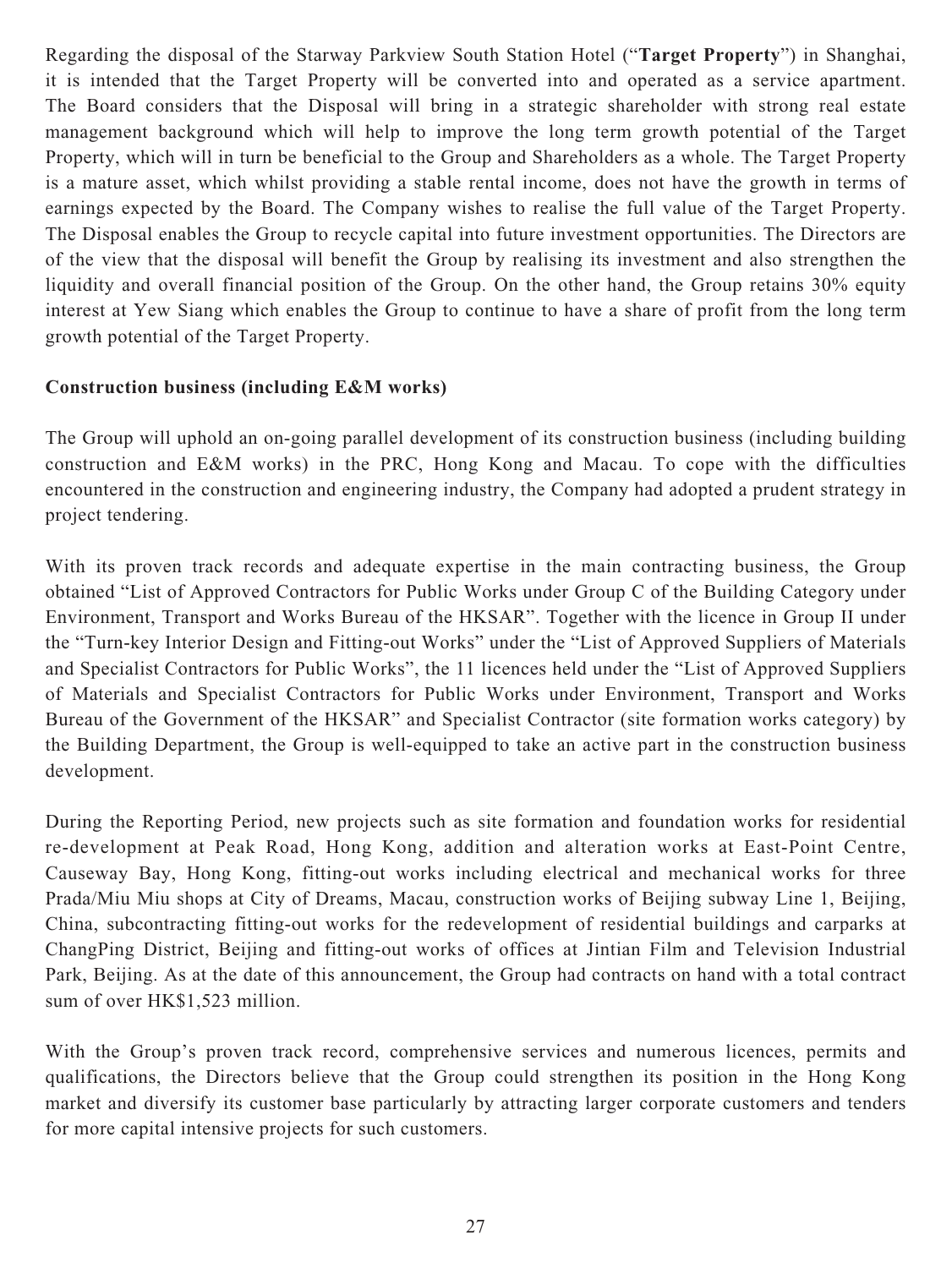While the outlook for the construction industry in Hong Kong looks promising in the long run, there remains challenges that are unlikely to dissipate in the near future. They include continuous rising labour wages and cost of construction materials and shortage of skilled labour. In addition, the sluggish progress of deliberation in the Legislative Council, which has resulted in the mounting backlog of funding proposals, also delays the rolling out of public infrastructure works in Hong Kong. The business and profitability of the Group may be affected if such delay continues.

The Group is currently operating in the developed cities in the PRC. Urbanisation of the PRC is expected to continue at a rapid pace, in particular, in the third-and fourth-tier cities of the country. With the Group's expertise and experience in the PRC market, the Directors believe that the Group can seize such opportunities and focus on expanding its business in the third-and fourth-tier cities in the PRC.

Looking forward, the Directors consider that the future opportunities and challenges which the Group faces will be affected by the development of the property market in Hong Kong as well as factors affecting the labour and material costs. The Directors are of the view that the number of properties to be built and maintained in Hong Kong is the key driver for the growth of the Hong Kong building services industry.

With the Group's experienced management team and reputation in the market, the Directors consider that the Group is well-positioned to compete against its competitors under such future challenges that are commonly faced by all competitors, and the Group will continue to pursue the following key business strategies: (i) further expanding the Group's service scope by applying for additional licences, permits or qualifications which may be required; (ii) exercise more caution when tendering for new construction contracts and continue to selectively undertake new contracts; and (iii) further strengthening the Group's construction department through recruiting additional qualified and experienced staff.

### **Trading of medical equipment and home security and automation products**

The increasing standard of living around the globe, especially in Hong Kong and the major cities in the PRC, and increasing health awareness, in particular from high-income consumers living in the urban areas, together create additional demand for medical equipment. Consequently, this segment should continue to be a worthwhile investment. In the coming year, we will expand our distribution channels and introduce a broader range of products to boost sales growth.

Also, with the increasing safety awareness in Hong Kong and the major cities in PRC, we expect that there will be a high demand for wired and wireless security devices and systems, which are relevant to management of residential estates, commercial offices, shops, hotels, hospitals, museums and prisons.

Going forward, the uncertainty in the global economy and the decline in economic growth in the PRC will continue to pose challenges to the business. The tightening policies such as restrictions on home purchase as part of its efforts to control inflation and maintain a stable and healthy economic growth, has caused certain negative impact on the mainland property market. However, it is expected the economy of the PRC will still maintain a healthy growth. Hong Kong remains well positioned to benefit from the PRC's continuing growth and development, as such, the Group remains optimistic in the long run and has confidence in the growth momentum in the PRC and Hong Kong.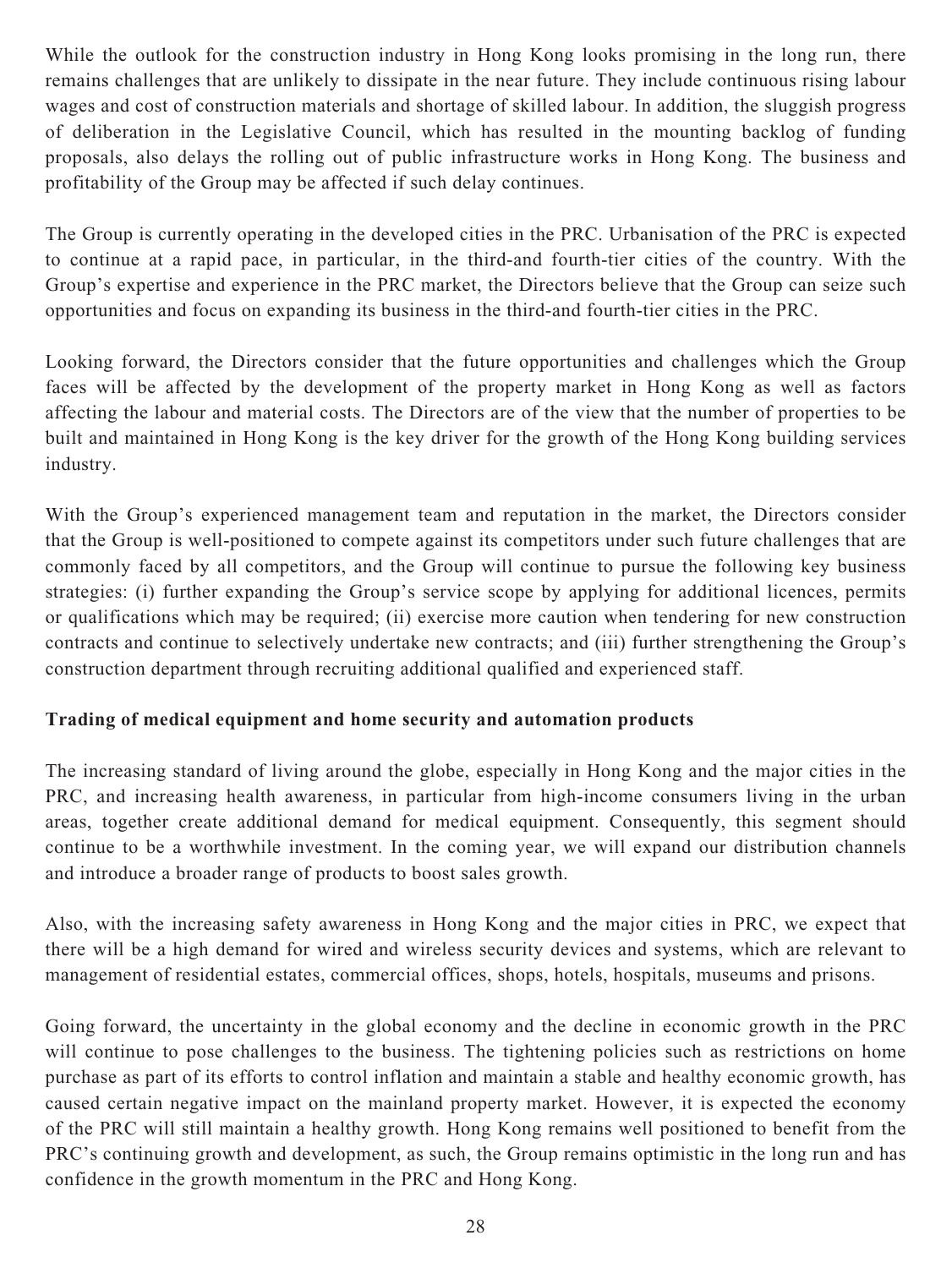The Group will continue to adopt efficacious cost management strategies and maintain tight credit control measures to cope with challenges and to improve competitiveness within the volatile operating environment. The Directors will continue to make every effort to maximise the interests of the shareholders of the Group.

### **Investment in securities**

Regarding the New Business in investments in securities by DCIHL, DCIHL has set up a Treasury Management Committee ("**Treasury Management Committee**") to implement the investment policy and guidelines on behalf of DCIHL. The Treasury Management Committee comprises one chairman and two committee members (comprising two directors and the financial controller of DCIHL, including at least one executive director of DCIHL who acts as the investment manager). The board of directors of DCIHL will adopt cautious measures to manage this business activity aiming at generating additional investment return on available funds of the DCIHL and its subsidiaries from time to time.

## **SIGNIFICANT INVESTMENT HELD, MATERIAL ACQUISITIONS AND DISPOSAL OF SUBSIDIARIES**

Except for the Disposal mentioned in note 17 to the condensed financial statements, during the six months ended 30 September 2016, there has been no other significant investment held, material acquisition and disposal of subsidiaries and affiliated companies by the Group.

### **FUTURE PLANS FOR MATERIAL INVESTMENT OR CAPITAL ASSETS**

Save as disclosed in this announcement, the Group did not have other plans for material investment or capital assets as at 30 September 2016.

### **HUMAN RESOURCES**

As at 30 September 2016, the Group had 299 employees, 184 of whom were based in the PRC. The total employee benefits expenses including directors' emoluments for the period under review decreased to approximately HK\$20 million from approximately HK\$24 million in the same period last year. The decrease was mainly due to more staff cost were capitalised to projects and the decrease of share option expenses recognised during the Reporting Period.

The remuneration policy and package of the Group's employees are reviewed and approved by the Directors. Apart from pension funds, in order to attract and retain capable and motivated workforce, the Company offers discretionary bonuses and share options to staff based on their individual performance and the achievements in relation to the Company's targets.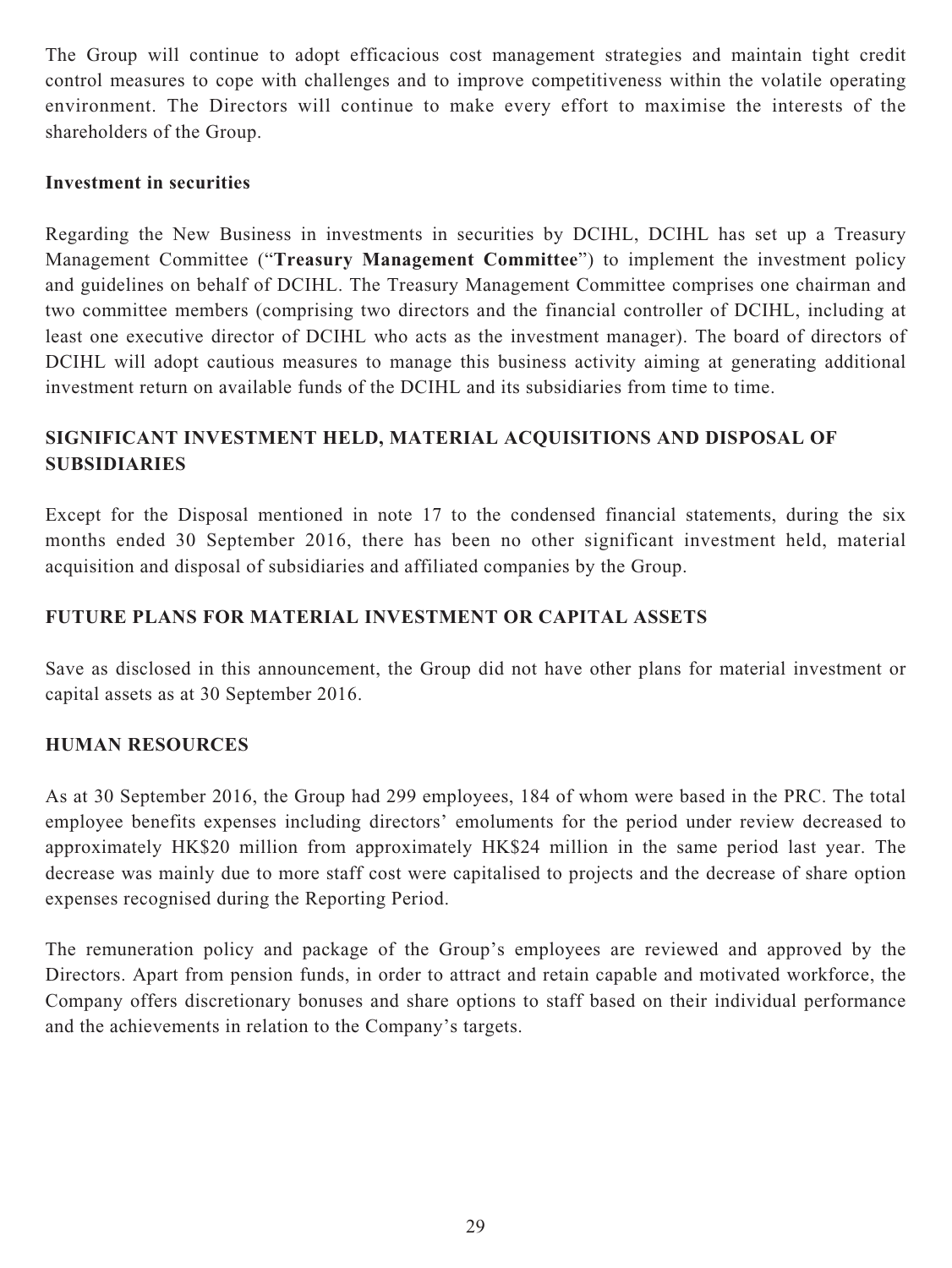#### **INTERIM DIVIDEND**

The Board does not recommend the payment of an interim dividend for the six months ended 30 September 2016 (for the six months ended 30 September 2015: nil).

### **PURCHASE, REDEMPTION OR SALE OF LISTED SECURITIES**

Neither the Company, nor any of its subsidiaries purchased, redeemed or sold any of the Company's listed securities during the Reporting Period.

### **CAPITAL STRUCTURE**

Details of the changes of the capital structure of the Company during the six months ended 30 September 2016 are set out in the note 16 to the condensed financial statements.

#### **CORPORATE GOVERNANCE**

In the Corporate Governance Report which was published in our annual report for the year ended 31 March 2016, the Company's corporate governance practices are based on the principles and the code provisions ("**Code Provisions**") as set out in the Code on Corporate Governance Practices ("**CG Code**") contained in Appendix 14 of the Rules Governing the Listing of Securities on the Stock Exchange ("**Listing Rules**"). The Directors consider that the Company has complied with most of the Code Provisions throughout the six months ended 30 September 2016, save for the deviation from the Code Provision A.4.1, details of which are explained below. The Company regularly reviews its corporate governance practices to ensure that these continue to meet the requirements of the CG Code.

#### **Summary of deviation of the CG Code:**

*Code Provision A.4.1*

Code Provision A.4.1 stipulates that non-executive directors should be appointed for a specific term, subject to re-election.

The independent non-executive Directors have not been appointed for a specific term. However, all nonexecutive Directors are subject to retirement and rotation once every three years in accordance with the Company's Bye-Laws. As such, the Board considers that sufficient measures have been taken to ensure that the Company's corporate governance practices are comparable with those in the Code.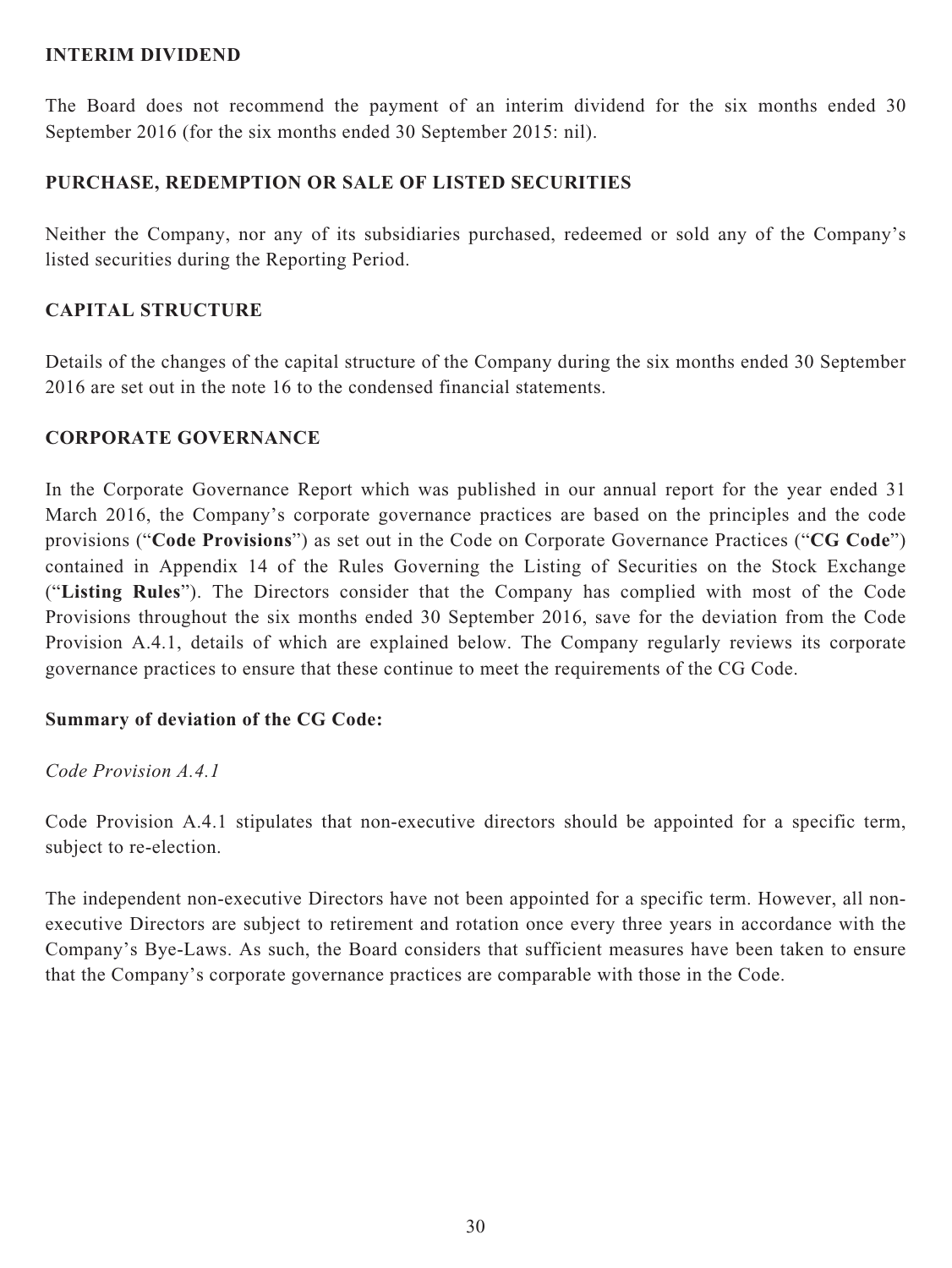### **MODEL CODE FOR SECURITIES TRANSACTIONS**

The Company has adopted the Model Code for Securities Transactions by Directors of Listed Issuers (the "**Model Code**") as set out in Appendix 10 to the Listing Rules.

Specific enquiry has been made of all the Directors and the Directors have confirmed that they have complied with the Model Code throughout the six months ended 30 September 2016.

The Company has adopted the same Model Code for securities transactions by employees who are likely to be in possession of unpublished price-sensitive information of the Company.

No incident of non-compliance of the Model Code by the relevant employees was noted by the Company.

### **AUDIT COMMITTEE**

The Company has an audit committee which was established in accordance with the requirements of the CG Code for the purpose of reviewing and providing supervision over the Group's internal controls, risk management and financial reporting matters including the review of the interim results for the six months ended 30 September 2016, and adequacy of resources and qualifications of the Company's accounting staff. The audit committee comprises three independent non-executive Directors, namely Dr. Ho Chung Tai, Raymond, Ir Siu Man Po and Mr. Siu Kam Chau. Mr. Siu Kam Chau is the Chairman of the committee.

The interim results of the Company for the six months ended 30 September 2016 have not been audited by the Company's independent auditors. The Audit Committee held a meeting on 9 November 2016. The Audit Committee has considered and reviewed the interim report and interim financial statements of the Group and given their opinion and recommendation to the Board. The Audit Committee considers that the 2016 interim report and interim financial statements of the Company have complied with the applicable accounting standards and the Company has made appropriate disclosure thereof.

#### **NOMINATION COMMITTEE**

The Company has a nomination committee which was established in accordance with the requirements of the CG Code for the purpose of reviewing the Board composition and identifying and nominating candidates for appointment to the Board such that it has the relevant appropriate blend of skills, knowledge and experience. The nomination committee currently comprises two executive Directors, namely Mr. Tjia Boen Sien, Mr. Wang Jing Ning, and three independent non-executive Directors, namely Dr. Ho Chung Tai, Raymond, Ir Siu Man Po and Mr. Siu Kam Chau. Ir Siu Man Po is the Chairman of the committee.